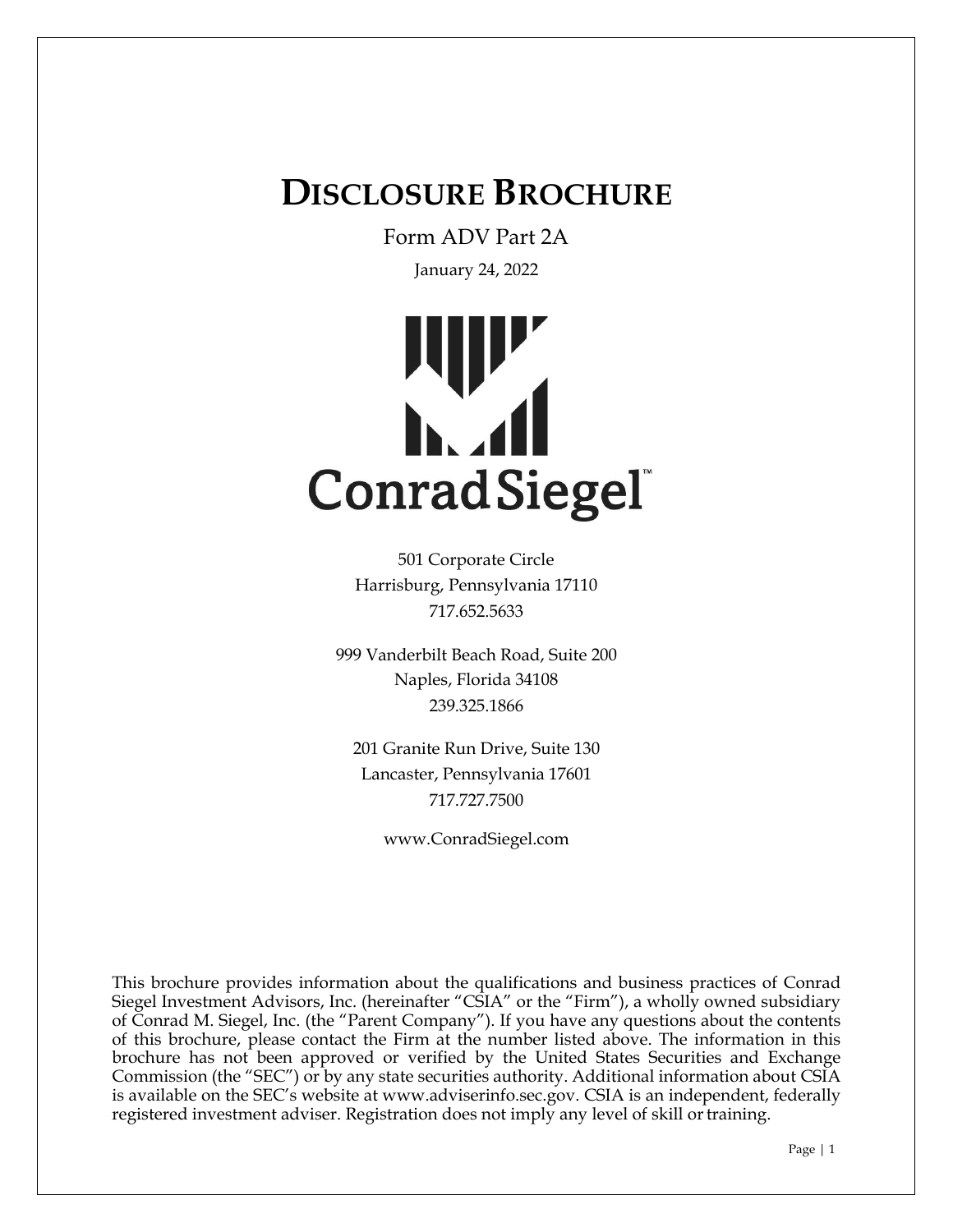## **Item 2. Material Changes**

In this Item, CSIA is required to discuss any material changes which have been made to the brochure since the last annual amendment filed September 22, 2021. This brochure contains no material changes thereto.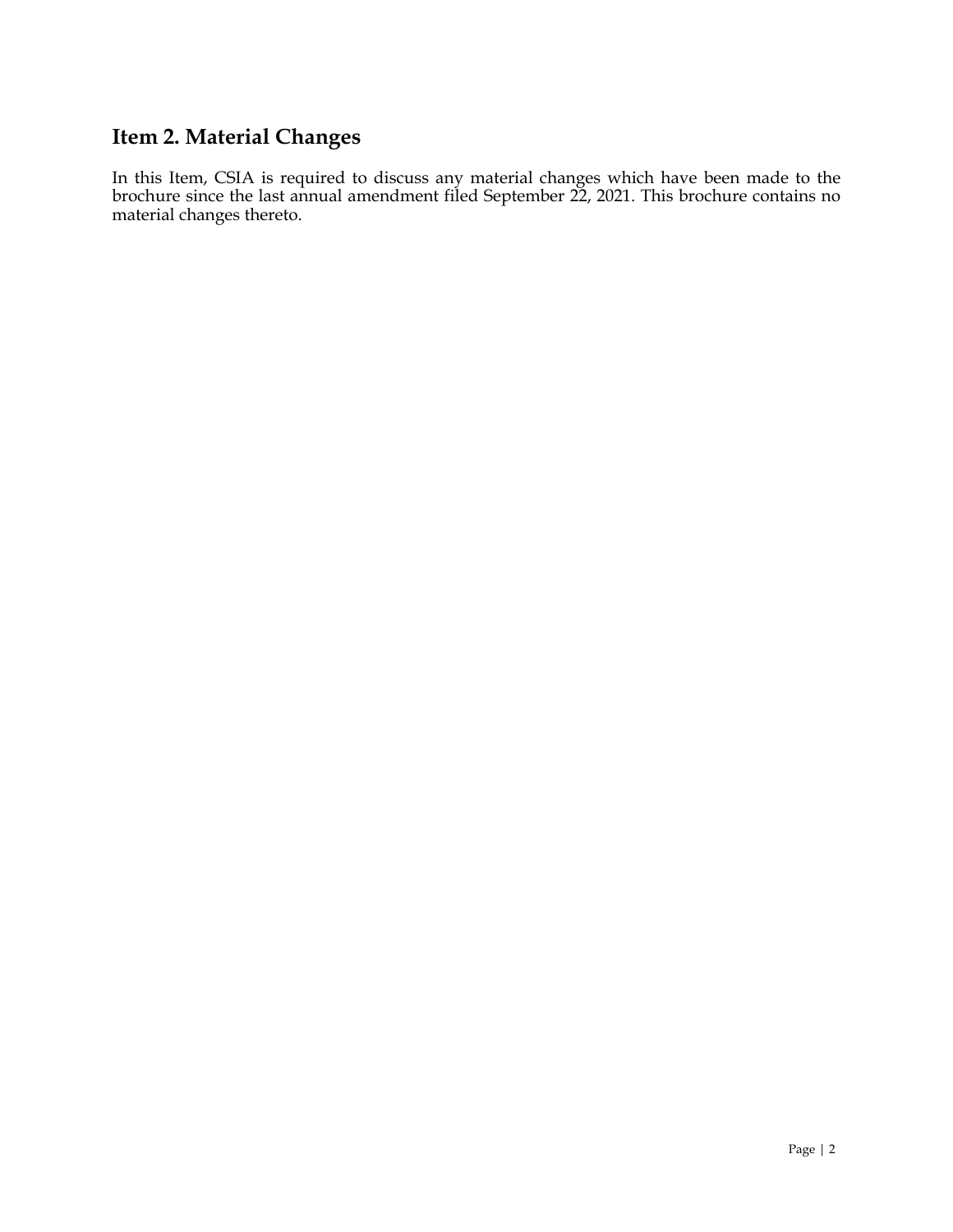# **Item 3. Table of Contents**

| Item 8. Methods of Analysis, Investment Strategies and Risk of Loss 12 |  |
|------------------------------------------------------------------------|--|
|                                                                        |  |
|                                                                        |  |
|                                                                        |  |
|                                                                        |  |
|                                                                        |  |
|                                                                        |  |
|                                                                        |  |
|                                                                        |  |
|                                                                        |  |
|                                                                        |  |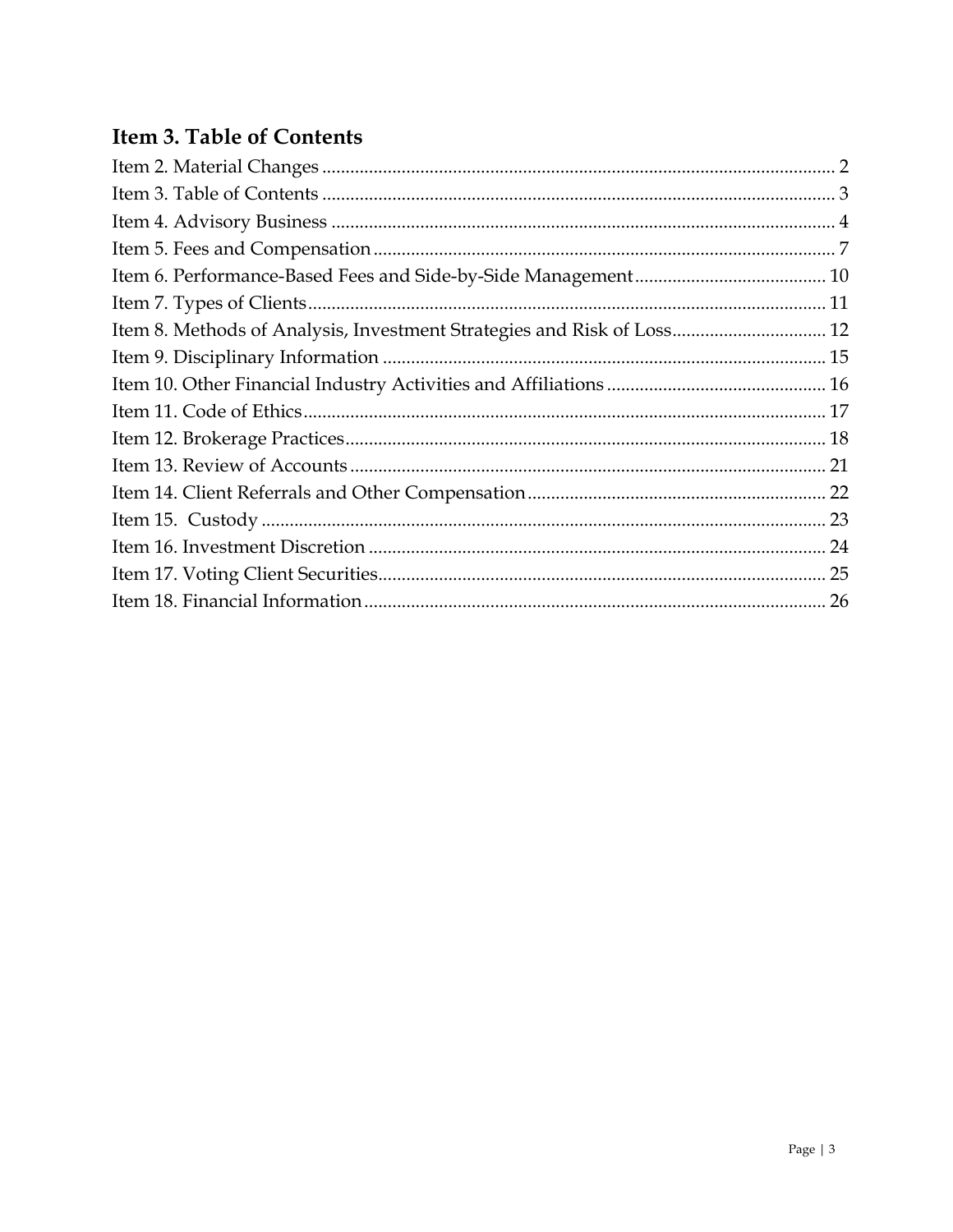### **Item 4. Advisory Business**

#### **Description of the Firm**

This brochure describes the business of CSIA. Certain sections will also describe the activities of Supervised Persons. Supervised Persons are any of CSIA's officers, partners, directors (or other persons occupying a similar status or performing similar functions), or employees, or any other person who provides investment advice on CSIA's behalf and is subject to CSIA's supervision or control. CSIA, a wholly-owned subsidiary of Conrad M. Siegel, Inc. was founded in July 2002 and currently provides financial planning, consulting, and investment management services. The Firm is principally owned by the Parent Company.

Prior to engaging CSIA to provide any of the foregoing investment advisory services, the client is required to enter into one or more written agreements with CSIA setting forth the terms and conditions under which CSIA renders its services (collectively the "Agreement").

#### **Financial Planning and Consulting Services**

CSIA provides its clients with a broad range of comprehensive financial planning and consulting services. These services are customized for the individual client, but generally include retirement planning, investment planning, risk management, education planning (i.e., college savings), and estate planning.

In performing its services, CSIA is not required to verify any information received from the client or from the client's other professionals (e.g., attorney, accountant, etc.) and is expressly authorized to rely on such information. CSIA may recommend the services of itself, and/or other professionals to implement its recommendations. Clients are advised that a conflict of interest exists if CSIA recommends its own services. The client is under no obligation to act upon any of the recommendations made by CSIA under a financial planning or consulting engagement or to engage the services of any such recommended professional, including CSIA itself. The client retains absolute discretion over all such implementation decisions and is free to accept or reject any of CSIA's recommendations. Clients are advised that it remains their responsibility to promptly notify CSIA if there is ever any change in their financial situation or investment objectives for the purpose of reviewing, evaluating, or revising CSIA's previous recommendations and/or services.

#### **Educational Services**

CSIA provides personalized and/or non-personalized investment-related educational training to certain clients. These services generally address issues involving employee participation in employer- sponsored retirement plans.

CSIA holds employee educational meetings for many of its 401(k) clients and can provide participants with personalized education. The Firm does not contract with participants or charge a fee to participants but can include these educational services as part of the overall services it provides to its 401(k) clients.

#### **Fiduciary Oversight Services**

As a 3(21) fiduciary or 3(38) fiduciary under the Employee Retirement Income Security Act of 1974 ("ERISA"), CSIA provides guidance for clients by managing some or all of their fiduciary responsibilities. CSIA offers an array of oversight services to ensure compliance with the ERISA Fiduciary Rule. CSIA drafts Investment Policy Statements ("IPS") and monitors them on a quarterly basis while providing notification and a recommended course of action if a client's fund falls below the criteria set forth in the IPS. CSIA also meets with retirement plan sponsors to discuss the total cost associated of administering the plan. Similarly, CSIA also analyzes sponsors' mutual fund usage, performances vs. benchmarks comparison and qualified default investment alternatives.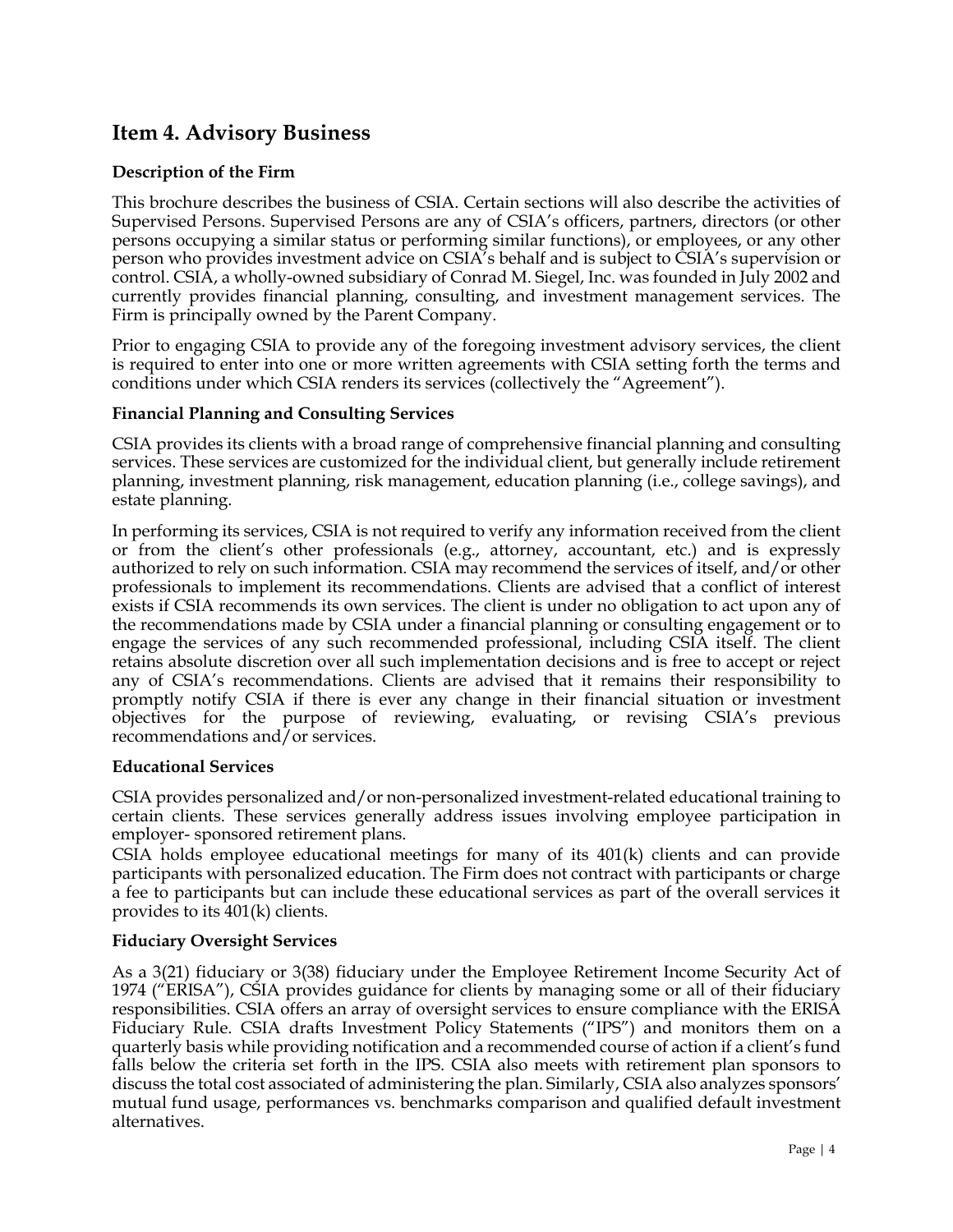#### **Investment Management Services**

Clients can engage CSIA to manage all or a portion of their assets on a discretionary or nondiscretionary basis. As further discussed in Item 8 (below), CSIA primarily allocates clients' investment management assets among mutual funds, ETFs (as defined below) and collective investment trusts, in accordance with the investment objectives of the client. CSIA also provides advice about any type of investment held in clients' portfolios with the exception, in certain circumstances, of company stock.

CSIA also renders non-discretionary investment management services to clients relative to variable life/annuity products that they may own, their individual employer-sponsored retirement plans, and/or 529 plans or other products that may not be held by the client's primary custodian. In so doing, CSIA either directs or recommends the allocation of client assets among the various investment options that are available with the product. Client assets are maintained at the specific insurance company or custodian designated by the product.

#### **Client Tailored Engagements**

CSIA tailors its advisory services to the individual needs of clients. CSIA consults with clients initially and on an ongoing basis to determine risk tolerance, time horizon and other factors that may impact the clients' investment needs. CSIA ensures that clients' investments are suitable for their investment needs, goals, objectives and risk tolerance.

Clients are advised to promptly notify CSIA if there are changes in their financial situation or investment objectives or if they wish to impose any reasonable restrictions upon CSIA's management services. Clients may impose reasonable restrictions or mandates on the management of their account (e.g., require that a portion of their assets be invested in socially responsible funds) if, in CSIA's sole discretion, the conditions will not materially impact the performance of a portfolio strategy or prove overly burdensome to its management efforts.

#### **Siegel Select Portfolios**

Where deemed appropriate, certain investment management and financial planning services are provided by the Firm through the Siegel Select Portfolios ("SSP" or "Siegel Select Portfolios") Program. Through SSP, CSIA offer clients a range of investment strategies the Firm has constructed and manages. Each strategy consists of a portfolio of exchange-traded funds ("ETFs") and a cash allocation in accordance with the investment objectives of the client.

SSP portfolios are held in a brokerage account opened by the clients at Charles Schwab & Co., Inc. ("Schwab").

CSIA uses the Institutional Intelligent Portfolios platform offered by Schwab Performance Technologies ("SPT"), a software provider to independent investment advisors and an affiliate of Schwab, to make SSP available to clients online and includes a system that automates certain key parts of the Firm's investment process (the "System"). The System includes an online questionnaire that helps CSIA determine the client's investment objectives and risk tolerance and select an appropriate investment strategy and portfolio. Clients should note that the Firm will recommend a portfolio via the System in response to the client's answers to the online questionnaire. The client may then indicate an interest in a portfolio that is one level less or more conservative or aggressive than the recommended portfolio, but CSIA then makes the final decision and selects a portfolio based on all the information the Firm has about the client. The System also includes an automated investment engine through which CSIA manages the client's portfolio on an ongoing basis through automatic rebalancing and tax-loss harvesting (if the client is eligible and elects).

The Firm charges clients a fee for its services as described below in Item 5. Clients whose portfolios are managed through SSP generally do not pay brokerage commissions or any other fees to Schwab as part of SSP.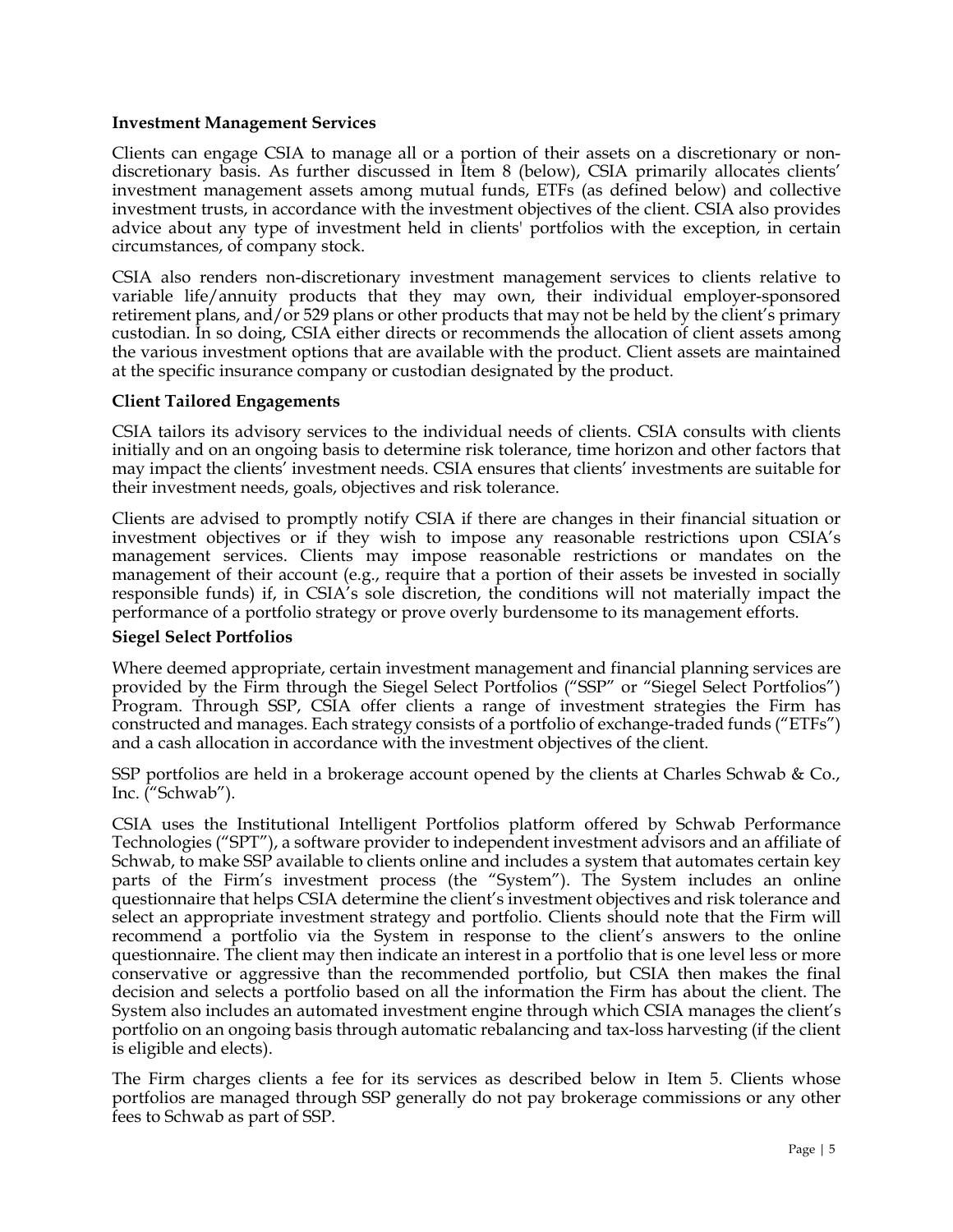CSIA currently does not pay SPT fees for its services in SSP.

#### **Wrap Fee Programs**

Except to the extent described above, CSIA does not sponsor or participate in any wrap fee programs.

#### **DOL PTE 2020-02 Compliance**

CSIA is also a fiduciary within the meaning of Title I of the Employee Retirement Income Security Act and/or the Internal Revenue Code, as applicable, which are the laws governing retirement accounts when CSIA provides investment advice to individual clients regarding individual retirement accounts. The way CSIA makes money creates some conflicts of interests, so CSIA ensures to operate under a special rule which requires the Firm to act in the individual clients' best interest and not put CSIA's interest ahead of the individual clients.

Pursuant to this special rule's provisions, CSIA must:

- Meet a professional standard of care when making investment recommendations (give prudent advice);
- Never put the Firm's financial interests ahead of individual clients when making recommendations (give loyal advice);
- Avoid misleading statements about conflicts of interest, fees, and investments;
- Follow policies and procedures designed to ensure that CSIA gives advice that in the best interest of individual clients;
- Charge no more than is reasonable for services; and
- Provide basic information about conflicts of interest (which is further discussed throughout this Brochure).

#### **Assets Under Management**

As of June 30, 2021, the Firm had approximately \$7,888,019,145 in assets under management, of which \$2,523,451,802 was managed on a discretionary basis. Additionally, \$5,364,567,343 was managed on a non-discretionary basis.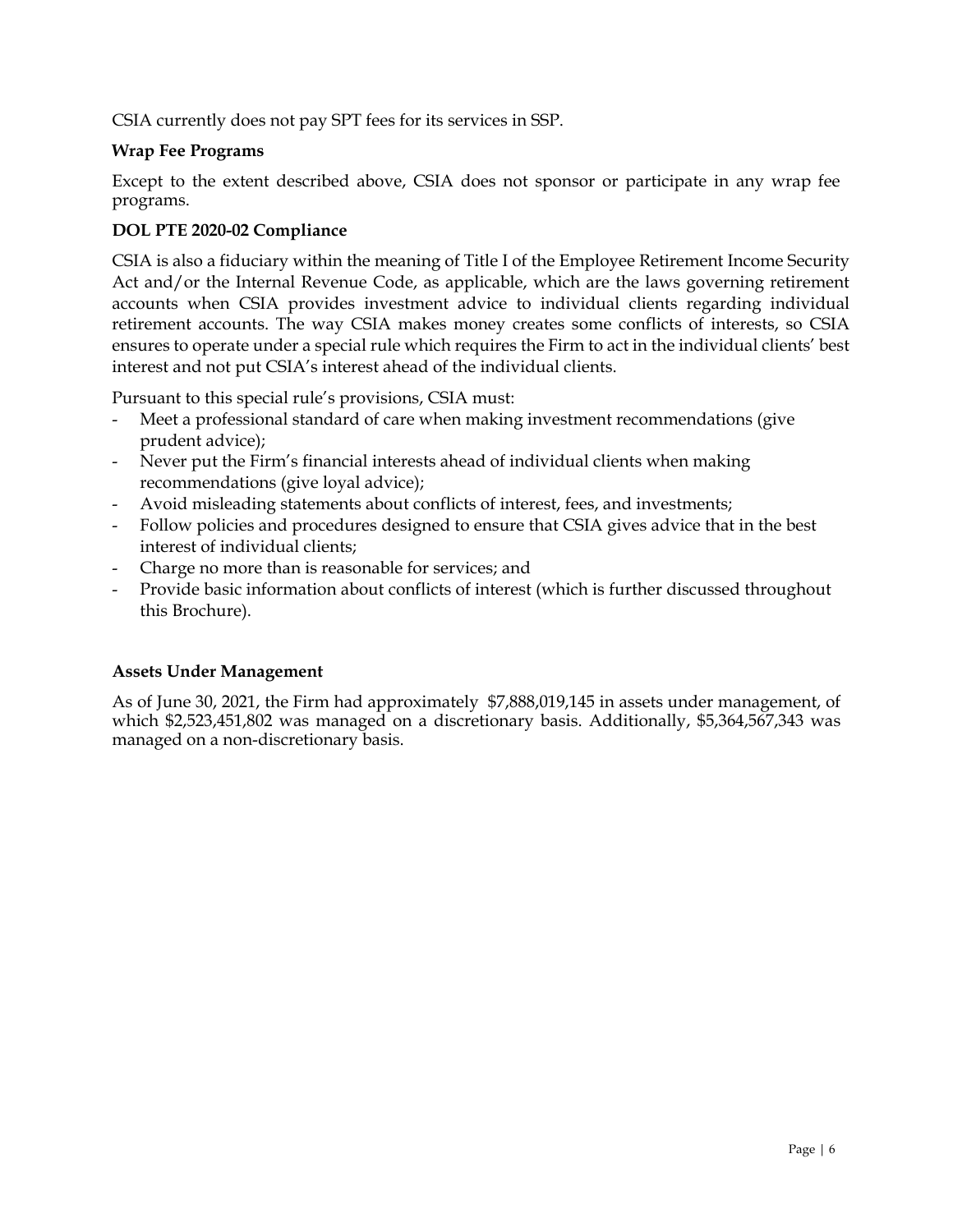### **Item 5. Fees and Compensation**

CSIA offers its services on a fee basis, which may include hourly and/or fixed fees, as well as fees based upon assets under management.

#### **Fees for Financial Planning, Consulting, Educational and Fiduciary Oversight Services**

CSIA typically charges a fixed fee and/or hourly fee for financial planning, consulting, educational and fiduciary oversight services. These fees are negotiable, but generally range from \$3,000 to \$100,000 on a fixed fee basis and/or from \$85 to \$340 on an hourly rate basis, depending upon the level and scope of the services and the professional rendering the services.

For its educational services where the retirement plan is an advisory client of CSIA, the Firm typically will not charge an additional fee for the first eight (8) hours of educational services and meeting time provided to the retirement plan's participants. Thereafter, CSIA typically bills the plan sponsor for any additional time at the same hourly rate as its financial planning and consulting services.

Prior to engaging CSIA to provide any of the above services, the client is required to enter into a written agreement with CSIA setting forth the terms and conditions of the engagement.

#### **Investment Management Fees**

CSIA provides investment management services for an annual fee based upon a percentage of the market value of the assets being managed by CSIA. CSIA's annual fee is exclusive of, and in addition to brokerage commissions, transaction fees, and other related costs and expenses which are incurred by the client. CSIA does not, however, receive any portion of these commissions, fees, and costs.

CSIA's annual fee is prorated and charged quarterly, in arrears, based upon the market value of the assets being managed by CSIA on the last day of the previous quarter. For certain clients, CSIA's annual fee is prorated and paid either annually or semi-annually in arrears, based upon the market value of the assets on the last day of the year or the semi-annual period, as applicable.

The annual fee varies depending upon the market value of the assets under management and the type of investment management services to be rendered. For individual clients, the fee ranges up to 90 basis points (0.90%). For all other clients, the fee schedule is as follows:

#### **Defined Benefit Plan Clients:**

| Remaining assets above \$50,000,000 0.05% |  |
|-------------------------------------------|--|

#### **Defined Contribution Plan Clients:**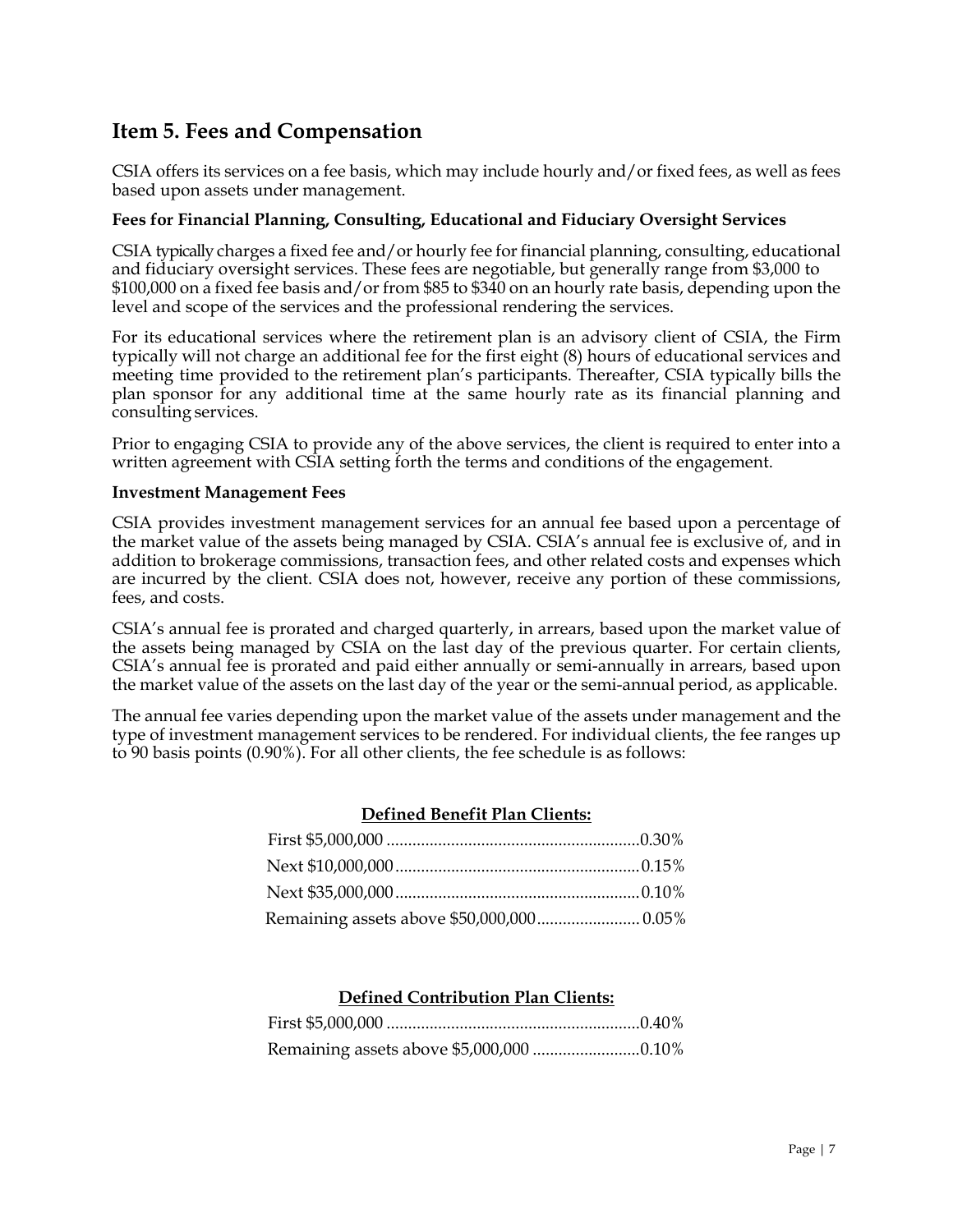#### **Corporate and Endowments Clients:**

First \$3,000,000 ........................................................... 0.60%

Next \$7,000,000 ........................................................... 0.20% Remaining assets above \$10,000,000 ....................... 0.10%

In addition, CSIA may charge an additional fee of up to \$3,000 to provide investment management services and/or advice regarding securities that are not on the Firm's recommended list of investments. The Firm also charges an additional hourly or flat fee should the client request additional services, such as (but not limited to) specialized investment research, preparation of participant retirement kits, and additional meetings or portfolio reviews with the client. The fees for these services are set forth in the Agreement with the client.

Where the Parent Company, an affiliated pension consulting firm in Harrisburg, Pennsylvania, provides actuarial services to defined benefit plans, CSIA will assess a flat fee with annual increases in CPI rather than an asset based fee. This serves to mitigate a potential conflict of interest where CSIA benefits from increased plan contributions which increases the underlying assets and therefore the asset-based fee received by CSIA.

#### **Fee Discretion**

CSIA, in its sole discretion, may negotiate to charge a lesser management fee based upon certain criteria (i.e., anticipated future earning capacity, anticipated future additional assets, dollar amount of assets to be managed, related accounts, account composition, pre-existing client, account retention, pro bono activities, etc.).

#### **Siegel Select Portfolios Fees**

CSIA offers investment management services through SSP for an annual asset-based management fee. This management fee is 25 basis points (0.25%), subject to a minimum annual fee of \$240 per account. The annual fees are charged quarterly, in advance, based upon the market value of the assets being managed by CSIA on the last day of the previous billing period. If SSP clients want additional services, they can engage CSIA for financial planning services. These fees would be quoted to cover time charges. If SSP clients want regular meetings (1-2 times a year, for example) to review portfolios, the Firm will charge a retainer-type flat fee. Brokerage arrangements with respect to Siegel Select Portfolios are further described below in Item 12.

#### **Fees Charged by Financial Institutions**

As further discussed in response to Item 12 (below), CSIA generally recommends that clients utilize the custody, brokerage and clearing services of Schwab and/or TD AMERITRADE Institutional, a division of TD AMERITRADE, Inc. ("TD Ameritrade") for investment management accounts. CSIA participates in the institutional customer program offered by TD Ameritrade Institutional. TD Ameritrade Institutional is a division of TD Ameritrade Inc., member FINRA/SIPC/NFA ("TD Ameritrade"), an unaffiliated SEC-registered broker-dealer and FINRA member. TD Ameritrade Holding Corporation is a wholly-owned subsidiary of the Charles Schwab Corporation. TD Ameritrade offers to independent investment advisors services which include custody of securities, trade execution, clearance and settlement of transactions. CSIA receives some benefits from TD Ameritrade through its participation in the program.

CSIA may only implement its investment management recommendations after the client has arranged for and furnished CSIA with all information and authorization regarding accounts with appropriate financial institutions. Financial institutions include, but are not limited to, Schwab, TD Ameritrade, any other broker-dealer recommended by CSIA, broker-dealer directed by the client, trust companies, banks etc. (collectively referred to herein as the "Financial Institutions"). Clients also have the option to purchase investment products recommended by CSIA through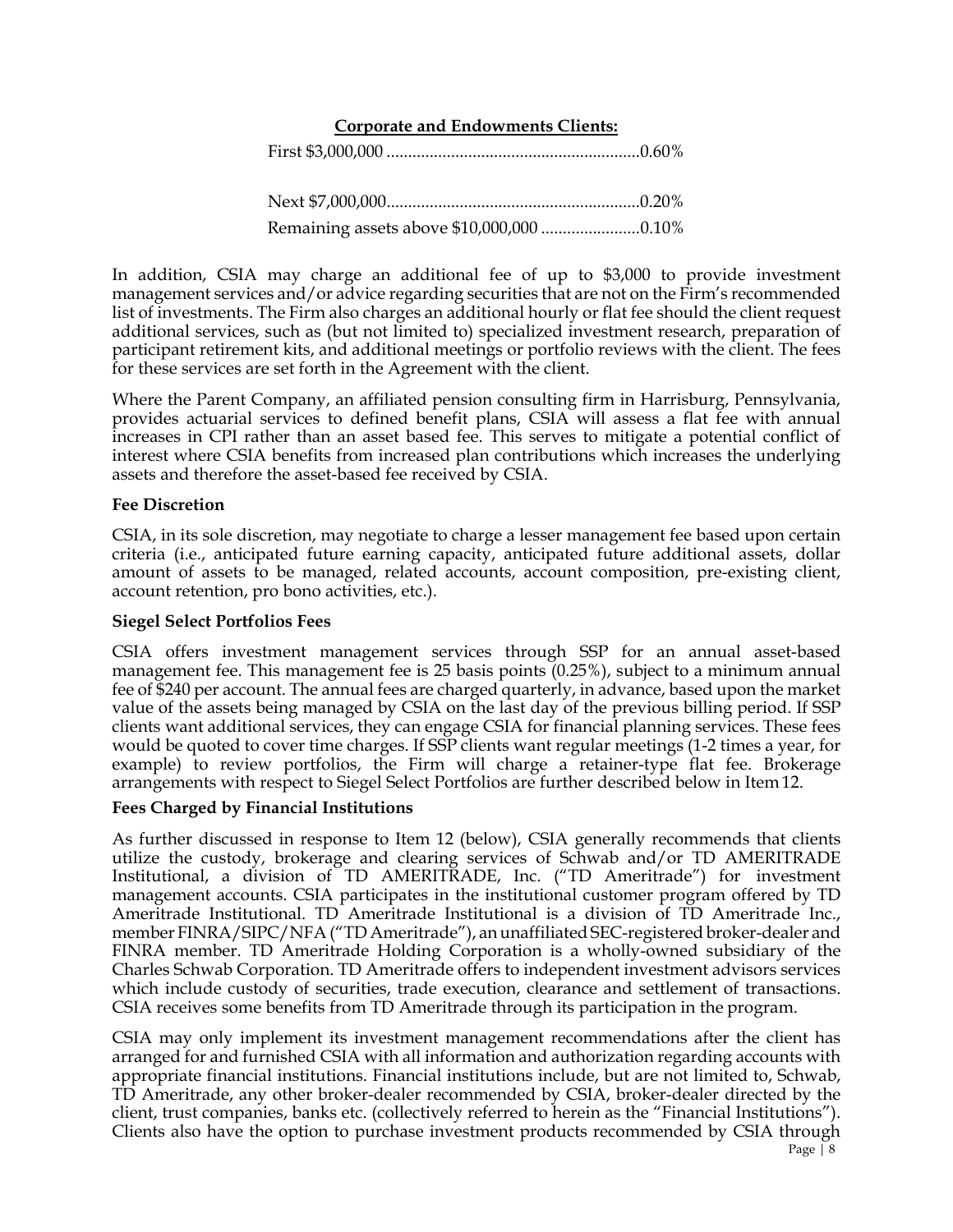other, unaffiliated brokers or agents.

Clients typically incur certain charges imposed by the Financial Institutions and other third parties such as custodial fees, charges imposed directly by a mutual fund or ETF in the account, which are disclosed in the fund's prospectus (e.g., fund management fees and other fund expenses), deferred sales charges, odd-lot differentials, transfer taxes, wire transfer and electronic fund fees, and other fees and taxes on brokerage accounts and securities transactions. Additionally, for assets outside of any wrap fee programs, clients can incur brokerage commissions and transaction fees. Such charges, fees and commissions are exclusive of and in addition to CSIA's fee.

#### **Fee Debit**

CSIA's Agreement and the separate agreement with any Financial Institutions may authorize CSIA to debit the client's account for the amount of CSIA's fee and to directly remit that management fee to CSIA. Any Financial Institutions recommended by CSIA have agreed to send a statement to the client, at least quarterly, indicating all amounts disbursed from the account including the amount of management fees paid directly to CSIA. Alternatively, clients may elect to have CSIA send an invoice for payment.

#### **Fees for Management During Partial Periods of Service**

For the initial period of investment management services, the fees are calculated on a pro rata basis. With respect to Siegel Select Portfolios, clients are not charged for the initial billing period of an engagement, and are billed beginning the following period. If assets are deposited into or withdrawn from an account after the inception of a billing period, the fee payable with respect to such assets will not be adjusted or prorated based on the number of days remaining in the period.

The Agreement between CSIA and the client will continue in effect until terminated by either party pursuant to the terms of the Agreement. CSIA's fees are prorated through the date of termination and any remaining balance is charged or refunded to the client, as appropriate.

Clients may make additions to and withdrawals from their account at any time, subject to CSIA's right to terminate an account. Additions may be in cash or securities provided that CSIA reserves the right to liquidate any transferred securities or decline to accept particular securities into a client's account. Clients may withdraw account assets on notice to CSIA, subject to the usual and customary securities settlement procedures. However, CSIA designs its portfolios as long-term investments and the withdrawal of assets may impair the achievement of a client's investment objectives. CSIA may consult with its clients about the options and ramifications of transferring securities. However, clients are advised that when transferred securities are liquidated, they are subject to transaction fees, fees assessed at the mutual fund level (i.e. contingent deferred sales charge) and/or tax ramifications.

#### **Commissions or Sales Charges for Recommendations of Securities**

CSIA does not receive any commissions or transaction fees associated with its investment management services. No Supervised Persons of CSIA are registered representatives of a brokerdealer.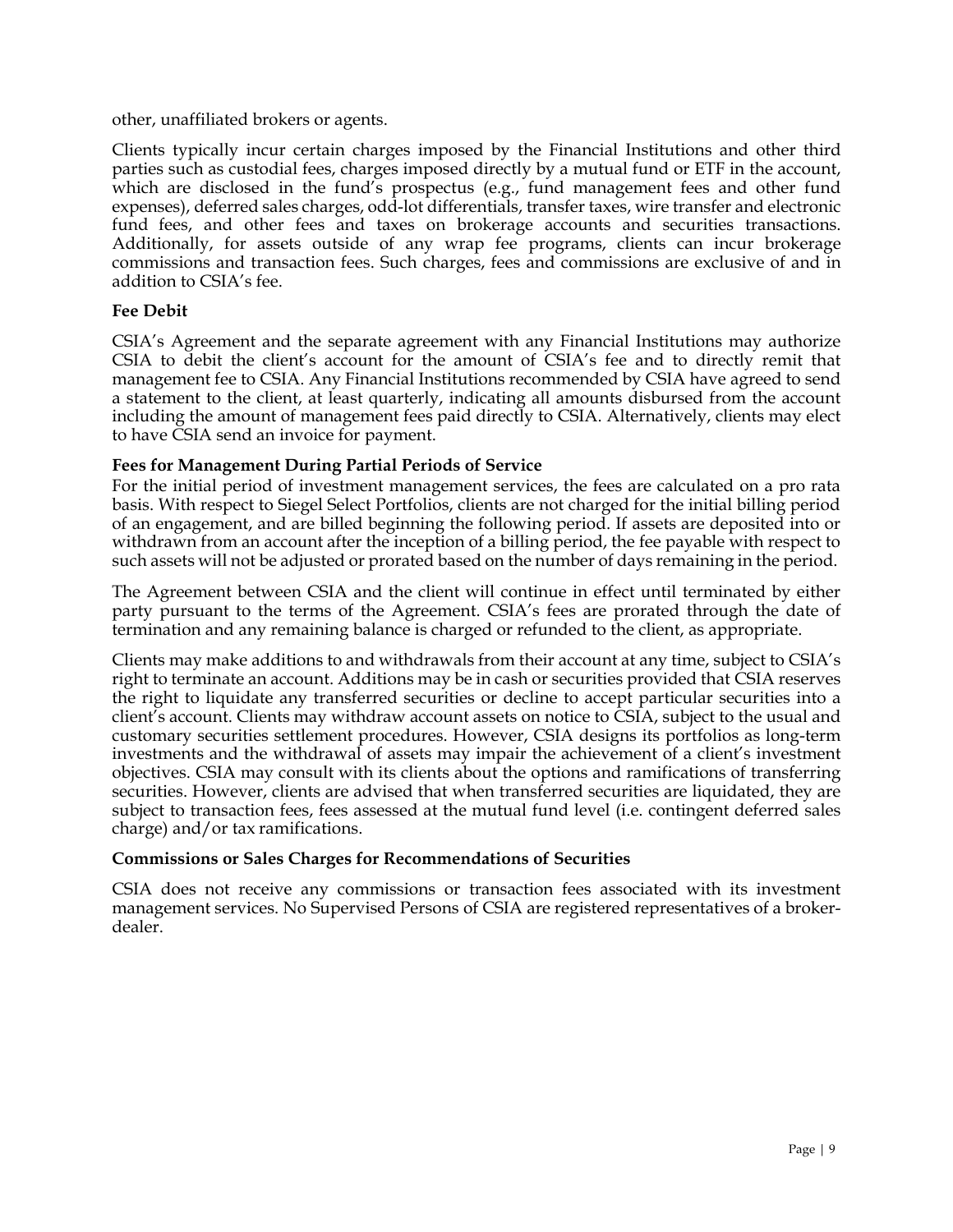# **Item 6. Performance-Based Fees and Side-by-Side Management**

CSIA does not provide services for performance-based fees, which are considered those based on a share of capital gains or capital appreciation of client assets. As such, the Firm does not engage in side-by-side management, as it relates to this Item.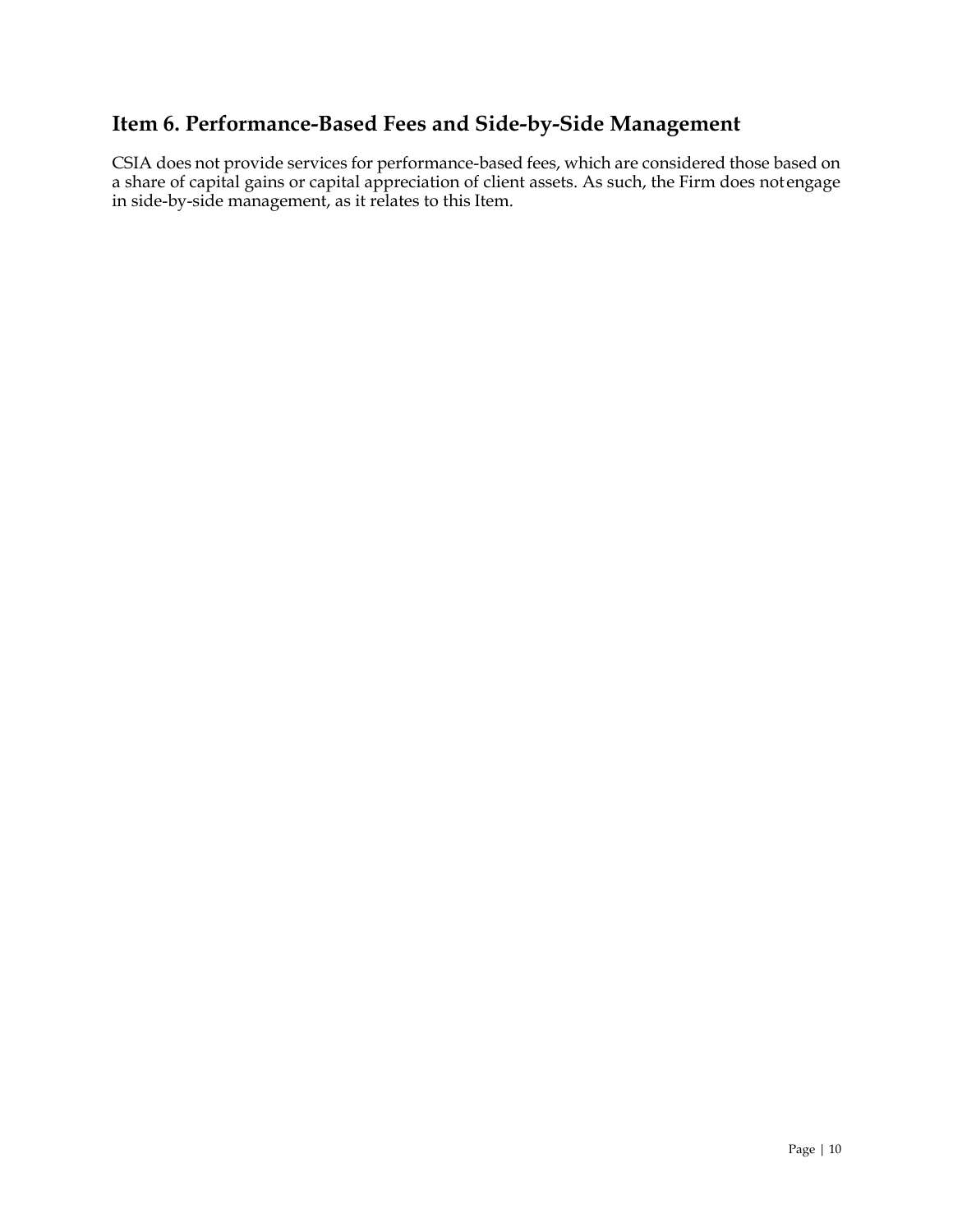### **Item 7. Types of Clients**

CSIA provides its services to individuals, pension and profit sharing plans, trusts, estates, charitable organizations, corporations, endowments, business entities, and state or municipal government entities.

#### **Minimum Fee**

As a condition for starting and maintaining a relationship, CSIA generally imposes a minimum annual fee based on the type of client, as follows: \$5,000 to \$9,000 for individual clients, \$4,500 for defined benefit plans, \$6,000 for corporations and endowments, and \$9,000 for defined contribution plans. This minimum fee may have the effect of making CSIA's service impractical for certain clients, particularly those individuals with portfolios less than \$500,000, defined benefit plans with portfolios less than \$450,000, corporations and endowments with portfolios less than \$600,000 and defined contribution plans with portfolios less than \$900,000.

CSIA, in its sole discretion, may waive its minimum annual fee based upon certain criteria including anticipated future earning capacity, anticipated future additional assets, dollar amount of assets to be managed, related accounts, account composition, pre-existing client, account retention, and pro bono activities. The Firm only accepts clients with less than the minimum portfolio size if, in the Firm's sole opinion, the smaller portfolio size will not cause a substantial increase of investment risk beyond the client's identified risk tolerance. CSIA may aggregate the portfolios of clients and their affiliates to meet the minimum annual fee.

The foregoing minimum requirements do not apply to Siegel Select Portfolios ("SSP"). Instead, the minimum investment required to open an account through SSP is \$5,000 and all accounts under management through SSP are subject to a minimum annual fee of \$240.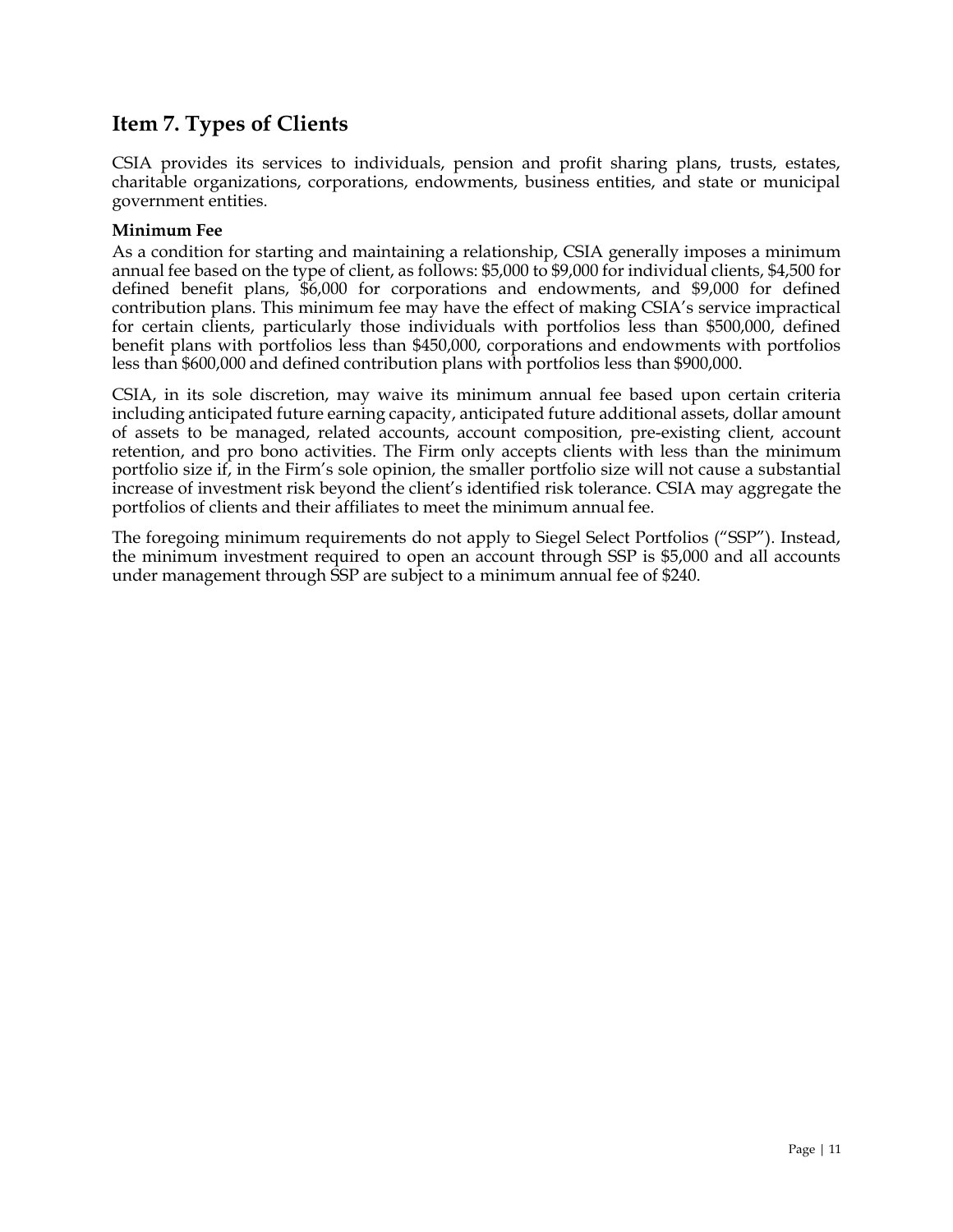### **Item 8. Methods of Analysis, Investment Strategies and Risk of Loss**

#### **Methods of Analysis and Investment Strategies**

CSIA employs a core approach of market weighted or fundamentally weighted mutual funds or ETFs as investment vehicles in an attempt to deliver broad diversification and minimize specific issue risk. For larger retirement plan clients, the Firm may incorporate collective investment trusts. In addition, for investors desiring added risk, the Firm may incorporate more actively managed mutual funds or ETFs.

The Firm utilizes both quantitative and qualitative methods of analysis. The Firm begins by researching the Morningstar database of over 25,000 mutual funds and ETFs. The Firm analyzes select funds based on fundamental factors such as degree of size/style overweighting, liquidity, diversification, specific investment concentration, risks to unit return. The Firm then employs discussions with the fund company and /or some quantitative analysis with regards to management, length of tenure, and consistency to determine its final selections for its recommend funds list. The primary risk in using this type of analysis is that spotting historical trends and analyzing historical factors may not help to predict such trends in the future. While the Firm typically recommends starting with a core portfolio of index/passive funds, it also offers actively managed funds for the client to explore.

CSIA believes in a low cost and passive style of investment management based on the belief that asset allocation is the most important decision an investor will make. The Firm believes that financial forecasting is not useful and can be counterproductive, and as such prefers low turnover portfolios to market timing. The Firm believes that free and open markets are generally efficient. CSIA also believes that human nature, fear, and greed can cause market valuations, at times, to be different than their true or intrinsic values. While returns for any one year are random, over market cycles and the long-term, different segments of the market will outperform others, with no one segment consistently outperforming. CSIA advocates broad diversification which often includes a mix of fixed income, domestic equity (including large, mid, and small asset classes), foreign equity (including emerging markets), and possibly sector funds. The Firm utilizes mutual funds and ETFs with low turnover over individual securities to achieve this diversification. For investors desiring added risk, the Firm may incorporate more actively managed mutual funds and ETFs.

For the Firm's clients with participant directed investments, CSIA's intent is to keep the mutual fund "menu" concise as to not confuse the average participant. In most cases, CSIA offers a menu of underlying investment options so that a do-it-yourself investor can create a properly diversified investment portfolio. However, the Firm recognizes that many participants are the do-it-for me type. Therefore, the Firm believes in providing those participants a straightforward investment option which can come in the form of a risk-based lifestyle fund, a target retirement date fund, or proprietary investment portfolios. CSIA's investment portfolios are pre-packaged mixes of the same mutual funds offered to the do-it-yourself participant. The Firm then rebalances these portfolios at pre-determined times.

For clients where CSIA is selecting the level of diversification within their portfolio and when developing investment portfolios for our 401k participants, the Firm uses computer modeling to arrive at what it believes to be appropriate risk return levels. CSIA invests with the long-term in mind and makes recommendations for change when the Firm believes it can either increase the long-term return or lower volatility in a portfolio. The Firm does not make short term shifts in a portfolio.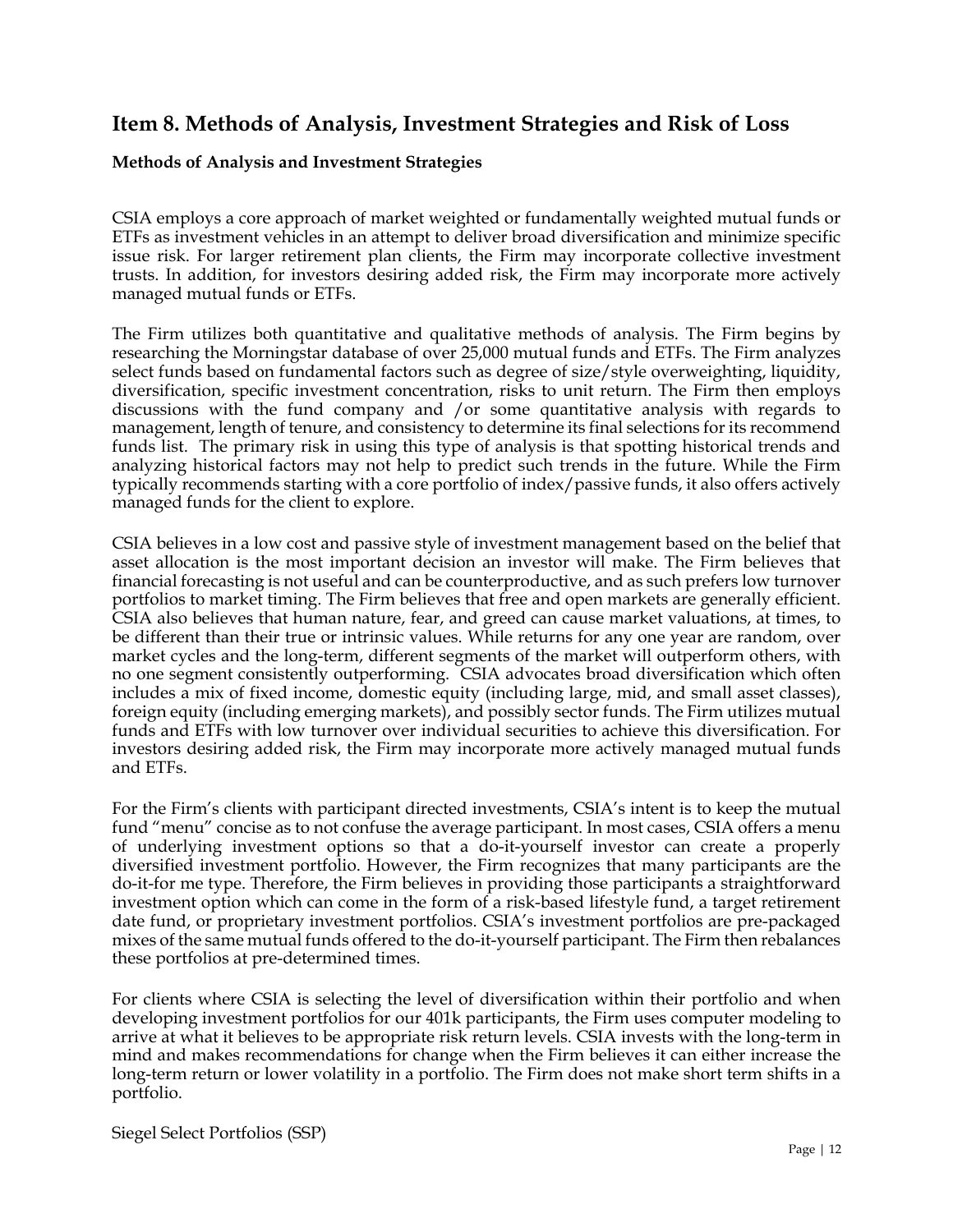SSP allows CSIA to provide its investment strategies to individual investors who are 1) retirement plan participants as an IRA rollover option; or 2) CSIA individual prospects who ordinarily would not be good candidates for the Firm's reduced or full individual advisory services due to their investable assets. Both sets of investors often end up putting their money in high-expense, low- performing products sold to them by a broker. CSIA will manage the portfolios, recommend an initial allocation to clients and periodically update that allocation recommendation. In addition, CSIA will send regular email communications to SSP clients. This will include valueadded information as well as regular communication to remind clients to re- evaluate their risk level at certain stages.

Below is a brief summary of some of the material risks that potential clients should consider before engaging with CSIA. These risks may materially and adversely affect investment performance and could cause investors to lose substantial amounts of money. A potential client should discuss with our advisors any questions they have prior to opening an account.

#### *Risks of Loss*

Investing in securities involves the risk of loss, including the potential loss of principal, and Clients should be prepared to bear such loss. Past performance is no guarantee of future results, which may be impacted by shifting market trends and changing economic conditions. There can be no assurance that any investment or strategy will prove profitable.

#### *Mutual Funds and ETFs*

An investment in a mutual fund involves risk, including the loss of principal. Mutual fund shareholders are subject to the risks stemming from the individual issuers of the fund's underlying portfolio securities. Such shareholders are also liable for taxes on any fund level capital gains, as mutual funds are required by law to distribute capital gains in the event they sell securities for a profit that cannot be offset by a corresponding loss. Shares of mutual funds are generally distributed and redeemed on an ongoing basis by the fund itself or a broker acting on its behalf. The trading price at which a share is transacted is equal to a fund's stated daily per share net asset value ("NAV"). However, the total amount of the trade is effected by any sales loads, transaction costs, and sales/purchase fees. The per share NAV of a mutual fund is calculated at the end of each business day.

Shares of ETFs are listed on securities exchanges and transacted at negotiated prices in the secondary market. Generally, ETF shares trade at or near their most recent NAV, which is generally calculated at least once daily for indexed-based ETFs and more frequently for actively managed ETFs. However, certain inefficiencies and/or periods of market stress may cause the shares to trade at a premium or discount to their pro rata NAV. There is also no guarantee that an active secondary market for such shares will develop or continue to exist. Generally, an ETF only redeems shares when aggregated as creation units (usually 50,000 shares or more). Therefore, if a liquid secondary market ceases to exist for shares of a particular ETF, a shareholder may have no way to dispose of such shares.

With respect to cash positions, the principal concern for individuals investing in cash or cash equivalents is inflation risk, which is the risk that inflation will outpace and erode returns over time. Investing in cash involves the risk of opportunity loss in higher return investments. In a low interest rate environment, Client money may have negative real returns.

#### *Management through Similarly Managed Accounts*

For certain clients, CSIA manages portfolios by allocating portfolio assets among various mutual funds and ETFs on a discretionary basis using one or more of its proprietary investment strategies (collectively referred to as "investment strategy"). In so doing, CSIA buys, sells, exchanges and/or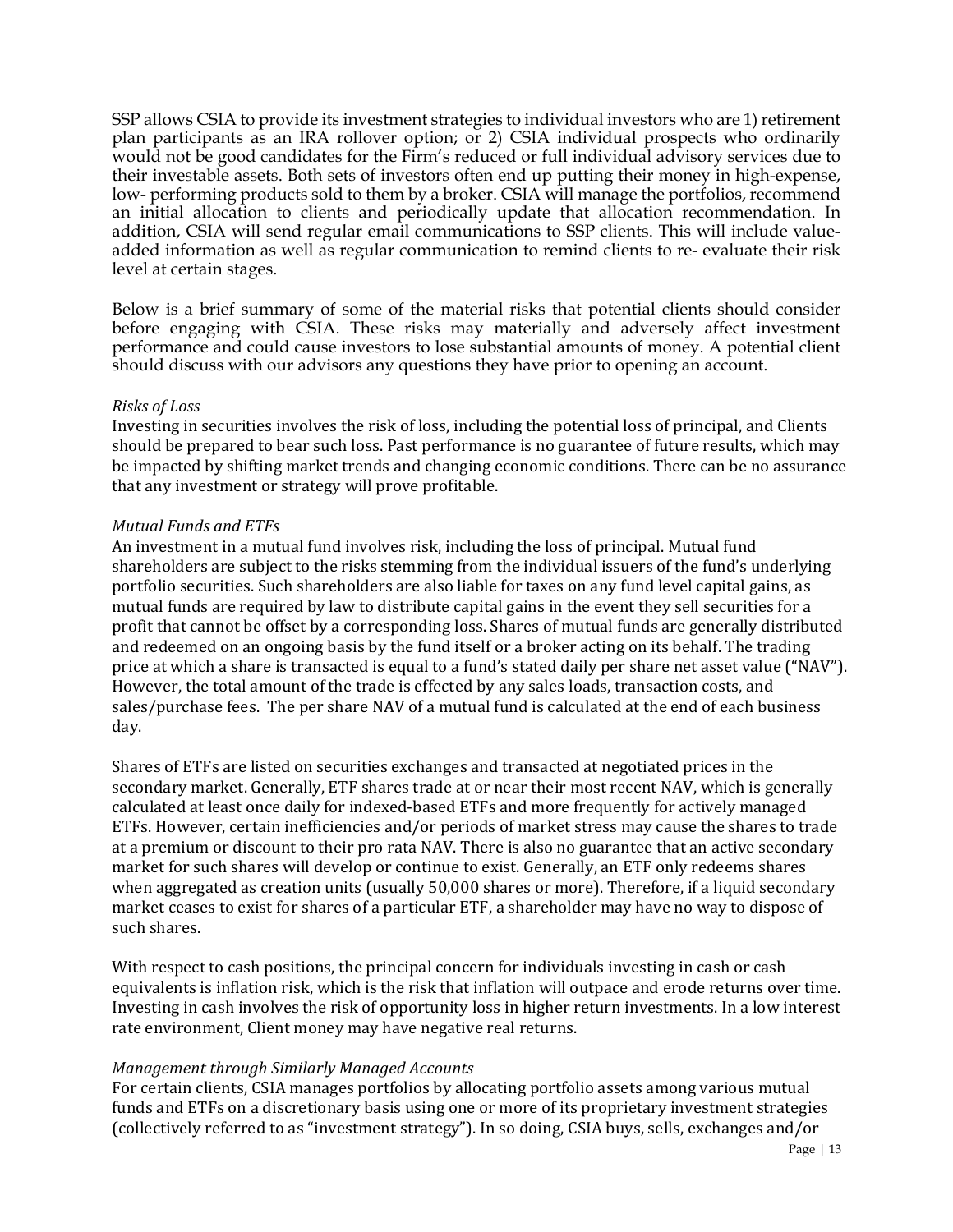transfers shares of mutual funds and ETFs based upon the investment strategy. CSIA's management using the investment strategy complies with the requirements of Rule 3a-4 of the Investment Company Act of 1940, as amended. Rule 3a-4 provides similarly managed accounts, such as the investment strategy, with a safe harbor from the definition of an investment company.

Securities in the investment strategy are usually exchanged and/or transferred without regard to a client's individual tax ramifications. Certain investment opportunities that become available to CSIA's clients may be limited. As further discussed in response to Item 12B (below), CSIA allocates investment opportunities among its clients on a fair and equitable basis.

#### *Management through Siegel Select Portfolios*

Investing in securities, whether through SSP or otherwise, involves the risk of loss that Clients should be prepared to bear. When Clients enroll in SSP, they give CSIA the authority to choose their investment strategies for them based on, among other things, a Client's risk tolerance. There is no limitation in the SSP's platform on which investment strategy CSIA may choose for its Clients. For whichever strategy is chosen, there can be no guarantee that the strategy will produce the desired results.

#### *Management through Automated Advisers*

CSIA can allocate all of a portion of a client's assets through the use of one or more automated advisers, commonly referred to as "Robo-Advisers," which invest and rebalance portfolios using algorithms based on a client's financial situation and objectives. The algorithm might rebalance client accounts without regard to market conditions and may not address prolonged changes in market conditions. The degree of manual oversight of the algorithms varies by platform and the staff of an automated adviser may override an algorithm manually at any time without notice to CSIA or the client.

#### *Public Health Risk*

Certain countries have been susceptible to epidemics, such as severe acute respiratory syndrome, avian flu, H1N1/09 flu and most recently, the coronavirus. The outbreak of an infectious disease or any other serious public health concern, together with any resulting restrictions on travel or quarantines imposed, could have a negative impact on the economy, and business activity in any of the countries in which a client may invest and thereby adversely affect the performance of a clients' investments.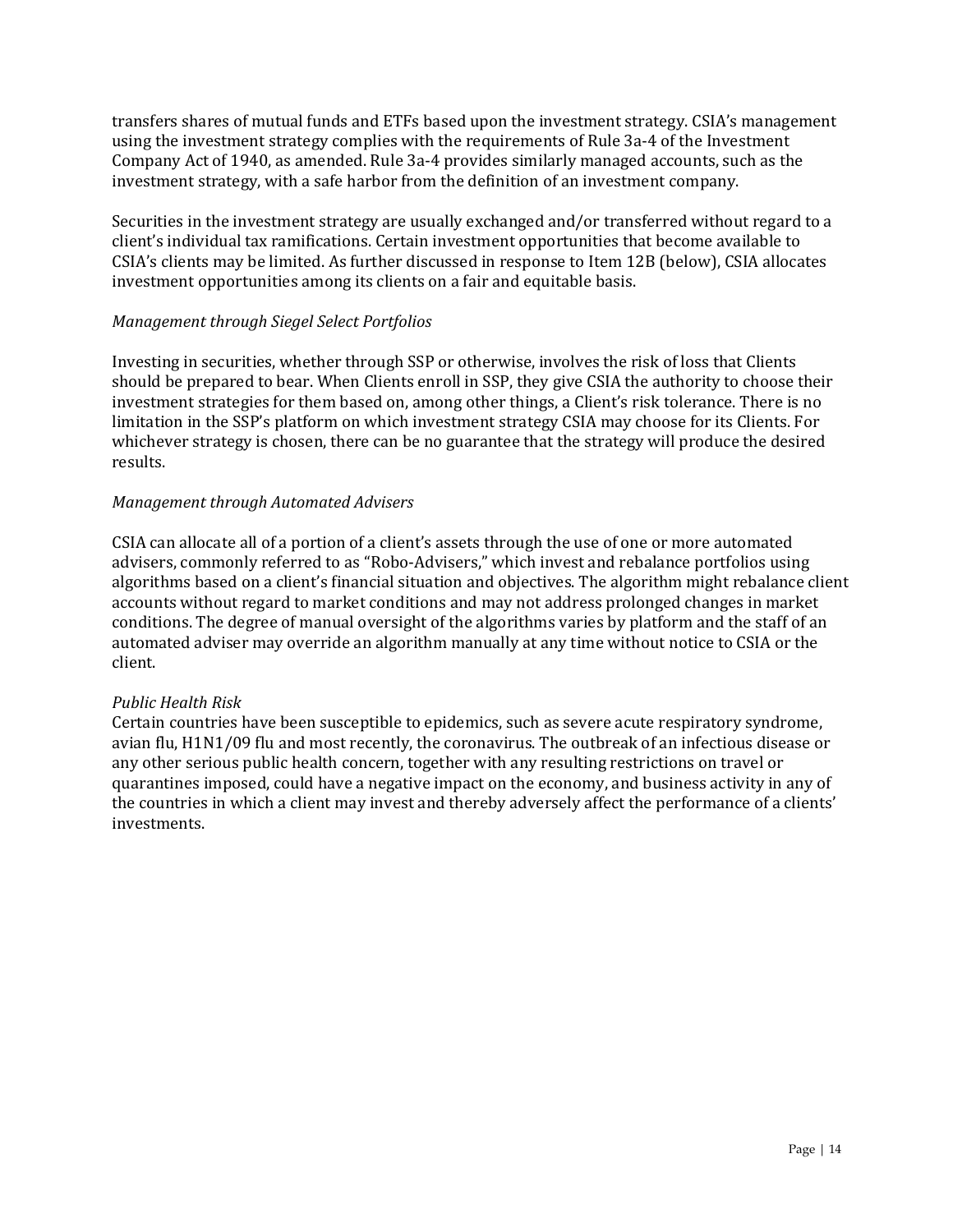# **Item 9. Disciplinary Information**

CSIA is required to disclose the facts of any legal or disciplinary events that are material to a client's evaluation of its advisory business or the integrity of management. CSIA does not have any required disclosures to this Item.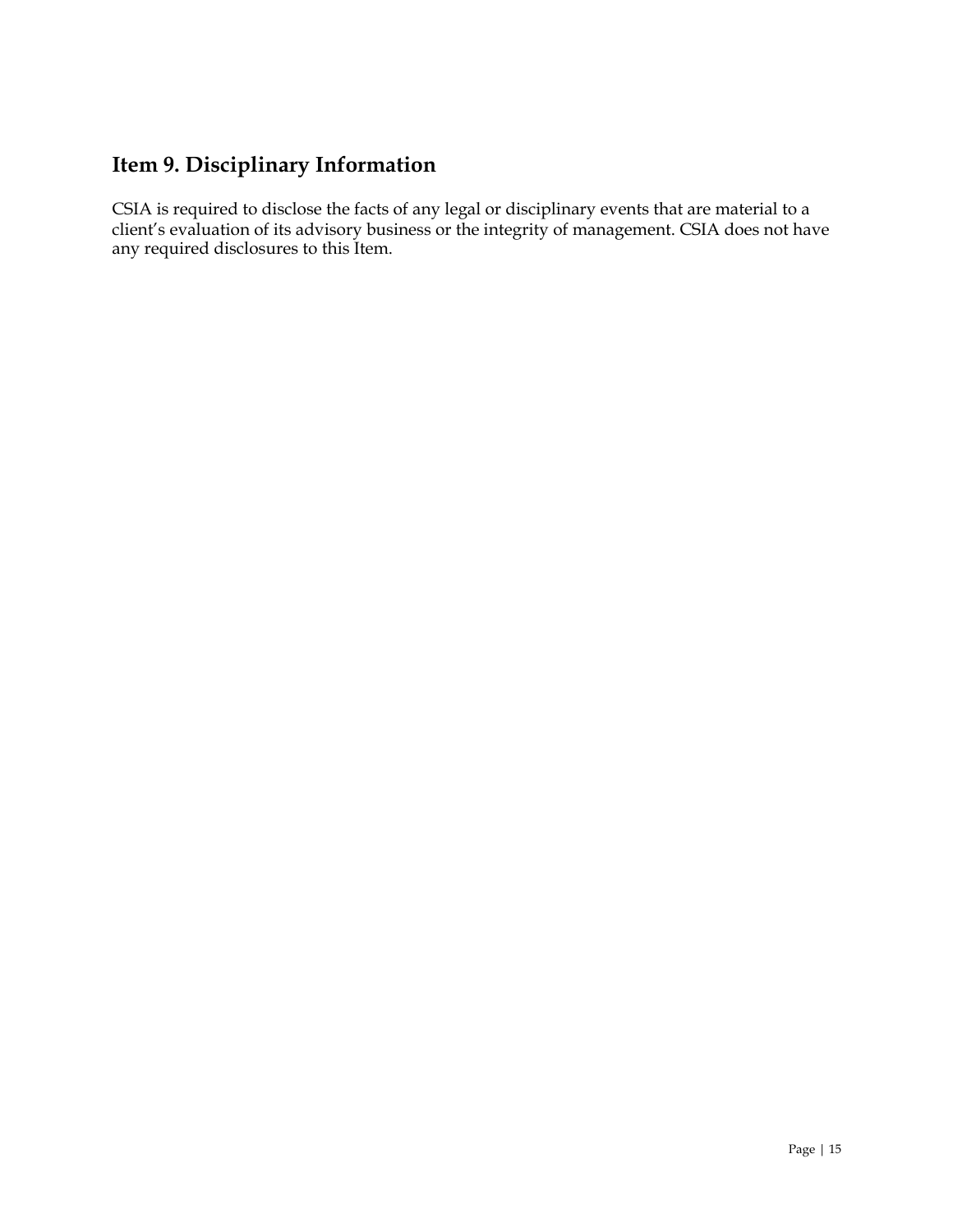### **Item 10. Other Financial Industry Activities and Affiliations**

CSIA is required to disclose any relationship or arrangement that is material to its advisory business or to its clients with certain related persons. CSIA has described such relationships and arrangements below.

#### **Related Employee Benefit Consultants**

CSIA does not render employee benefit consulting services to its clients. However, certain of the Firm's Supervised Persons also serve a similar capacity for the Parent Company, an employee benefit consulting firm located in Harrisburg, Pennsylvania. From time to time, CSIA recommends certain of its clients to the Parent Company for various employee benefit consulting services. The Parent Company renders these services independently of CSIA. CSIA does not receive any portion of the fees charged (referral or otherwise) by the Parent Company for the services rendered. The place of business of the Parent Company is the same as that of CSIA.

It is also expected that these Principals of CSIA who are also Principals of the Parent Company, solely incidental to their respective practices as employee benefit consultants with the Parent Company, will recommend CSIA's services to certain of the Parent Company's clients. Although the Parent Company does not receive referral fees from CSIA, these individual members of CSIA may be entitled to receive distributions relative to their respective ownership interests in CSIA. The Parent Company is not involved in providing investment advice on behalf of the CSIA.

There may be a conflict of interest where the Parent Company acts as an independent third party recordkeeper and as such may be eligible to receive a Plan Expense Payment from Schwab. Any plan expense payment is credited to the client as disclosed in more detail in Item 12.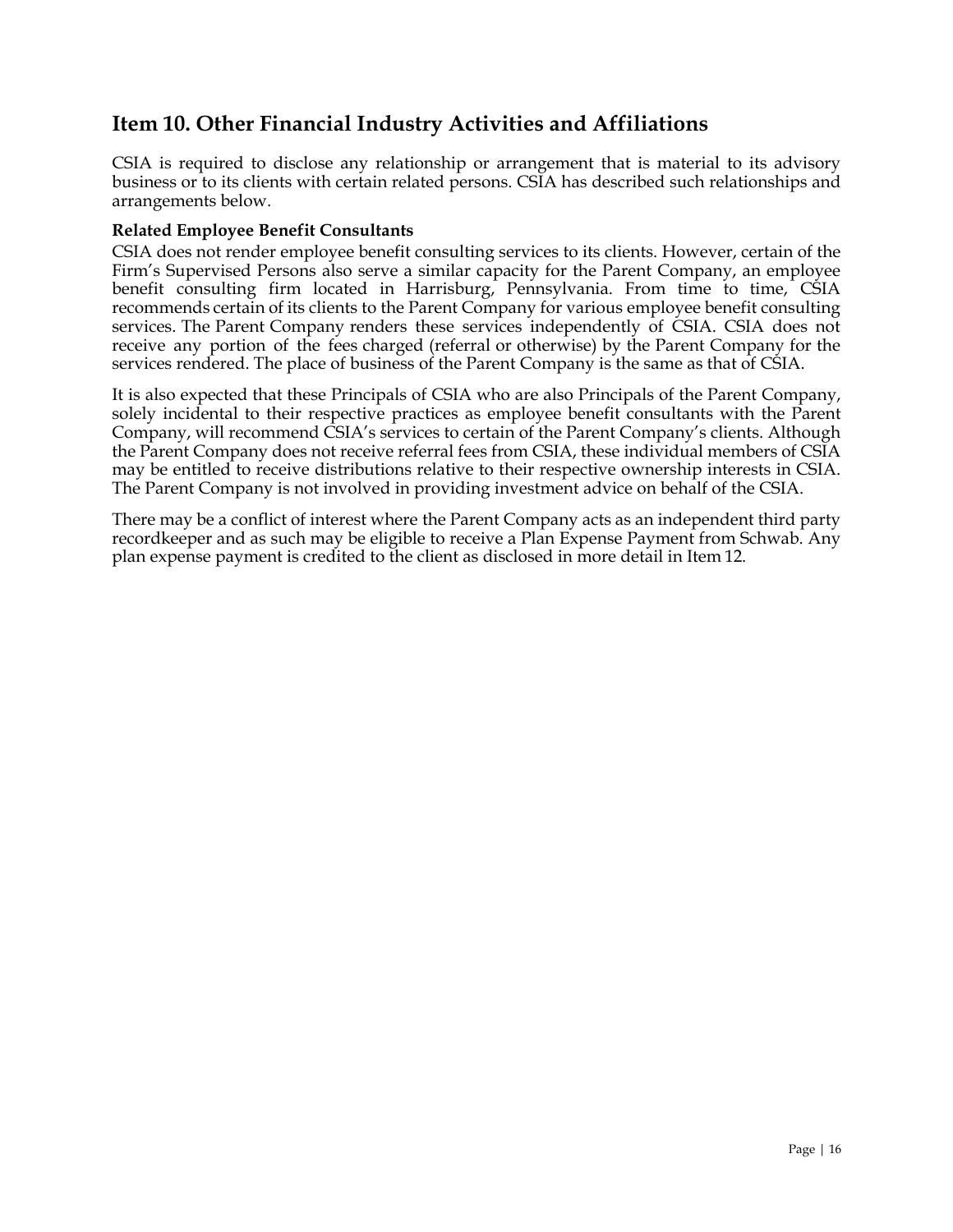### **Item 11. Code of Ethics**

CSIA has adopted a code of ethics in compliance with applicable securities laws ("Code of Ethics") that sets forth the standards of conduct expected of its Supervised Persons. CSIA's Code of Ethics contains written policies reasonably designed to prevent certain unlawful practices such as the use of material non-public information by the Firm or any of its Supervised Persons and the trading by the same of securities ahead of clients in order to take advantage of pending orders.

The Code of Ethics also requires certain of CSIA's personnel (called "Access Persons") to report their personal securities holdings and transactions and obtain pre-approval of certain investments (e.g., initial public offerings, limited offerings). However, CSIA Supervised Persons are permitted to buy or sell securities that it also recommends to clients if done in a manner consistent with the Firm's policies and procedures. This Code of Ethics has been established recognizing that some securities trade in sufficiently broad markets to permit transactions by Access Persons to be completed without any appreciable impact on the markets of such securities. Therefore, under certain limited circumstances, exceptions may be made to the policies stated below.

When the Firm is engaging in or considering a transaction in any security on behalf of a client, no Access Person may knowingly effect for themselves or for their immediate family (i.e., spouse, minor children and adults living in the same household as the Access Person) a transaction in that security unless the transaction has been completed; the transaction for the Access Person is completed as part of a batch trade (as defined below in Item 12) with clients; or a decision has been made not to engage in the transaction for the client.

These requirements are not applicable to: (i) direct obligations of the Government of the United States; (ii) money market instruments, bankers' acceptances, bank certificates of deposit, commercial paper, repurchase agreements and other high quality short-term debt instruments, including repurchase agreements; (iii) shares issued by mutual funds or money market funds; and (iv) shares issued by unit investment trusts that are invested exclusively in one or more mutual funds.

Clients and prospective clients may contact CSIA to request a copy of its Code of Ethics.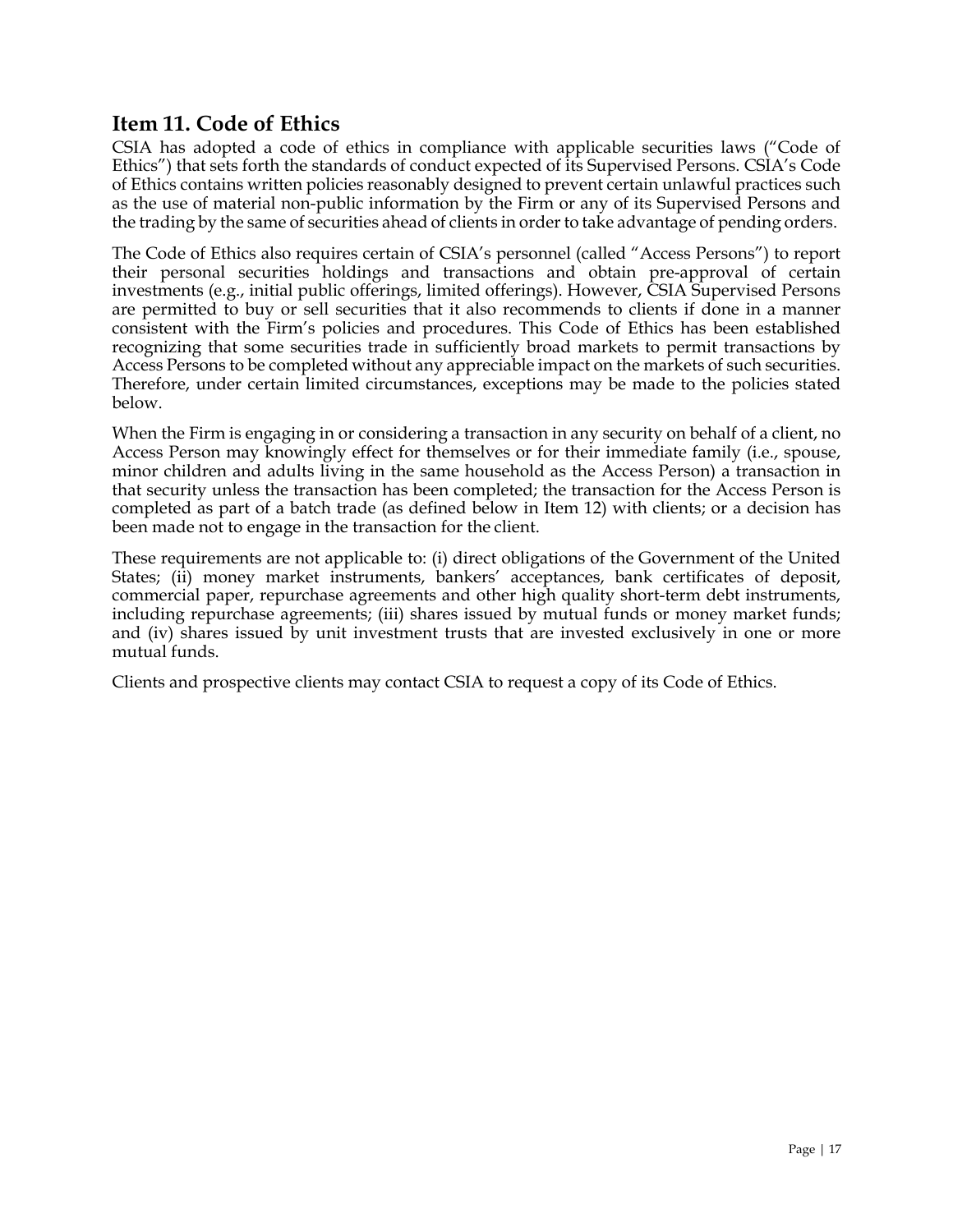### **Item 12. Brokerage Practices**

As discussed above, in Item 5, CSIA generally recommends that clients utilize the custody, brokerage and clearing services of Schwab and/or TD Ameritrade.

Factors which CSIA considers in recommending Schwab, TD Ameritrade, or any other brokerdealer to clients include their respective financial strength, reputation, execution, pricing, research and service. Schwab and TD Ameritrade enable CSIA to obtain many mutual funds and ETFs without transaction charges and other securities at nominal transaction charges. The commissions and/or transaction fees charged by Schwab and/or TD Ameritrade may be higher or lower than those charged by other Financial Institutions.

The commissions paid by CSIA's clients comply with CSIA's duty to obtain "best execution." Clients may pay commissions that are higher than another qualified Financial Institution might charge to effect the same transaction where CSIA determines that the commissions are reasonable in relation to the value of the brokerage and research services received. In seeking best execution, the determinative factor is not the lowest possible cost, but whether the transaction represents the best qualitative execution, taking into consideration the full range of a Financial Institution's services, including among others, the value of research provided, execution capability, commission rates, and responsiveness. CSIA seeks competitive rates but may not necessarily obtain the lowest possible commission rates for client transactions.

CSIA periodically and systematically reviews its policies and procedures regarding its recommendation of Financial Institutions in light of its duty to obtain best execution.

#### **Client Directed Brokerage**

The client may direct CSIA in writing to use a particular Financial Institution to execute some or all transactions for the client. In that case, the client will negotiate terms and arrangements for the account with that Financial Institution, and CSIA will not seek better execution services or prices from other Financial Institutions or be able to "batch" client transactions for execution through other Financial Institutions with orders for other accounts managed by CSIA (as described below). As a result, the client may pay higher commissions or other transaction costs or greater spreads, or receive less favorable net prices, on transactions for the account than would otherwise be the case. Subject to its duty of best execution, CSIA may decline a client's request to direct brokerage if, in CSIA's sole discretion, such directed brokerage arrangements would result in additional operational difficulties.

#### **Trade Aggregation**

Transactions for each client generally will be effected independently, unless CSIA decides to purchase or sell the same securities for several clients at approximately the same time. CSIA may (but is not obligated to) combine or "batch" such orders to obtain best execution, to negotiate more favorable commission rates, or to allocate equitably among CSIA's clients differences in prices and commissions or other transaction costs that might have been obtained had such orders been placed independently. Under this procedure, transactions will generally be averaged as to price and allocated among CSIA's clients pro rata to the purchase and sale orders placed for each client on any given day. To the extent that CSIA determines to aggregate client orders for the purchase or sale of securities, including securities in which CSIA's Supervised Persons may invest, CSIA generally does so in accordance with applicable rules promulgated under the Advisers Act and no-action guidance provided by the staff of the SEC. CSIA does not receive any additional compensation or remuneration as a result of the aggregation. In the event that CSIA determines that a prorated allocation is not appropriate under the particular circumstances, the allocation will be made based upon other relevant factors, which may include: (i) when only a small percentage of the order is executed, shares may be allocated to the account with the smallest order or the smallest position or to an account that is out of line with respect to security or sector weightings relative to other portfolios, with similar mandates; (ii) allocations may be given to one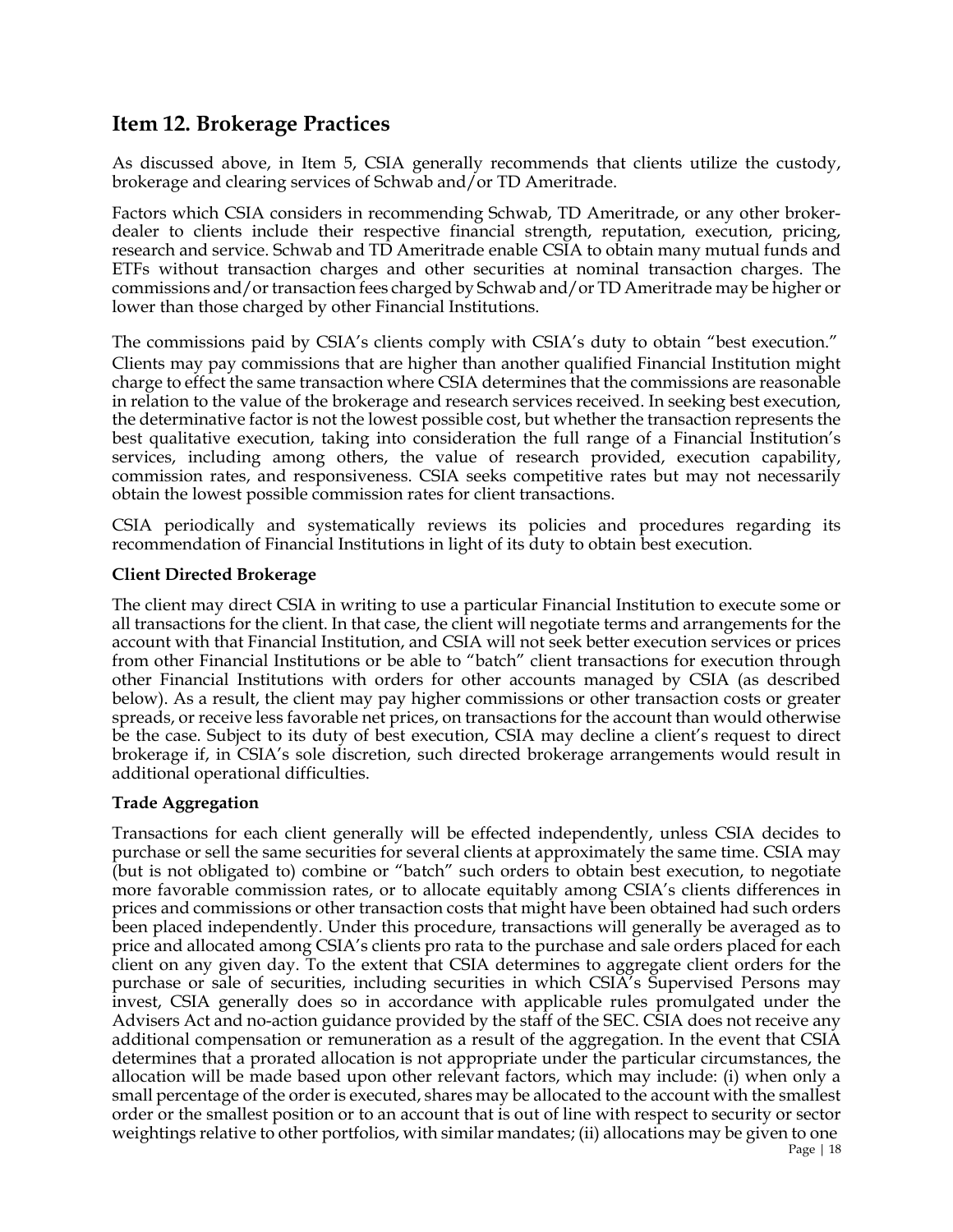account when one account has limitations in its investment guidelines which prohibit it from purchasing other securities which are expected to produce similar investment results and can be purchased by other accounts; (iii) if an account reaches an investment guideline limit and cannot participate in an allocation, shares may be reallocated to other accounts (this may be due to unforeseen changes in an account's assets after an order is placed); (iv) with respect to sale allocations, allocations may be given to accounts low in cash; (v) in cases when a pro rata allocation of a potential execution would result in a de minimis allocation in one or more accounts, CSIA may exclude the account(s) from the allocation; the transactions may be executed on a pro rata basis among the remaining accounts; or (vi) in cases where a small proportion of an order is executed in all accounts, shares may be allocated to one or more accounts on a random basis.

#### **Research and Other Soft Dollar Benefits**

Consistent with obtaining best execution, brokerage transactions may be directed to certain broker-dealers in return for investment research products and/or services which assist CSIA in its investment decision-making process. Additionally, CSIA may have an incentive to select or recommend a broker-dealer based on their interest in receiving research or other soft dollar benefits, rather than on clients' interest in receiving the most favorable execution. Such research generally will be used to service all of CSIA's clients, but brokerage commissions paid by one client may be used to pay for research that is not used in managing that client's portfolio. The receipt of investment research products and/or services as well as the allocation of the benefit of such investment research products and/or services poses a conflict of interest because CSIA does not have to produce or pay for the products or services.

#### **Software and Support Provided by Financial Institutions**

CSIA may receive from Schwab and/or TD Ameritrade, without cost to CSIA, computer software and related systems support, which allow CSIA to better monitor client accounts maintained at the respective firm. CSIA may receive the software and related support without cost because CSIA renders investment management services to clients that maintain assets at Schwab and TD Ameritrade. The software and related systems support may benefit CSIA, but not its clients directly. In fulfilling its duties to its clients, CSIA endeavors at all times to put the interests of its clients first. Clients should be aware, however, that CSIA's receipt of economic benefits from a broker-dealer creates a conflict of interest since these benefits may influence CSIA's choice of broker-dealer over another broker-dealer that does not furnish similar software, systems support, or services.

#### **Schwab Institutional**

CSIA receives the following benefits from Schwab through its Schwab Institutional division: receipt of duplicate client confirmations and bundled duplicate statements; access to a trading desk that exclusively services the Schwab Institutional participants; access to block trading which provides the ability to aggregate securities transactions and then allocate the appropriate shares to client accounts; and access to an electronic communication network for client order entry and account information.

For clients that enter into either a brokerage account agreement with Schwab or an agreement for custodial or trustee services with Schwab and the Parent Company, as an independent third party record-keeper to Schwab, will be eligible to receive a Plan Expense Payment through Schwab for its administrative and/or recordkeeping services if the Plan's account with Schwab satisfies the criteria established under the RP Program Administrator Agreement in effect between the Parent Company and Schwab. Our standard method of handling is for any Plan Expense Payment to be credited directly by Schwab to the Plan as soon as administratively feasible and to be allocated as investment return as of the Plan allocation date on or immediately following the date of credit. Neither CSIA nor the Parent Company will receive these funds. However, there are some existing clients that have not yet elected to have the Plan Expense Payment returned to the Plan. In that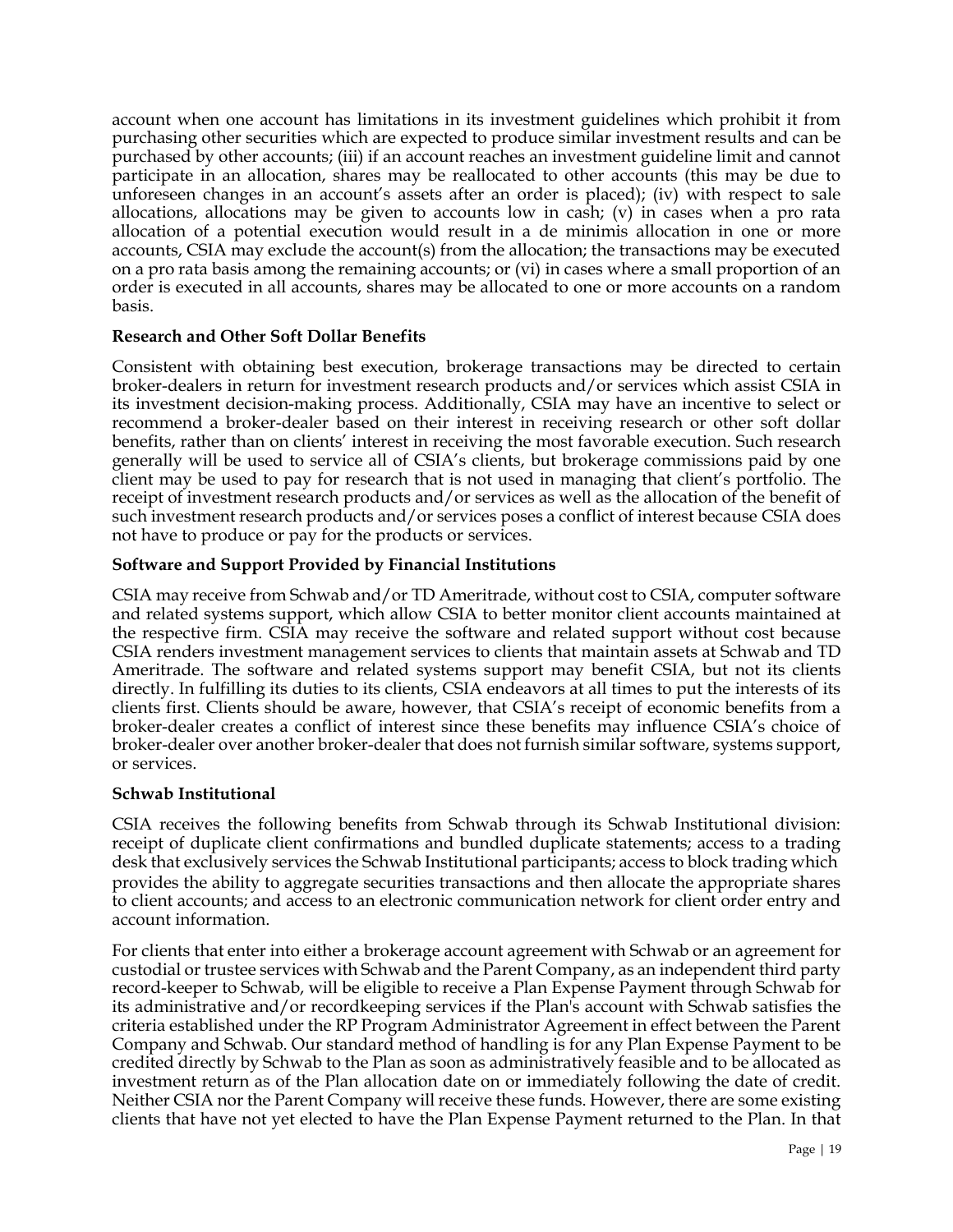scenario, if the client is a defined contribution plan client, to the extent there is any Plan Expense Payment, we shall deduct such Plan Expense Payment from the compensation owed to the Parent Company for recordkeeping services or Schwab will retain it to offset their custodial fee and if the client is a defined benefit plan client, Schwab will retain it to offset their custodial fee.

#### **TD Ameritrade**

There is no direct link between CSIA's participation in the program and the investment advice it gives to its clients, although CSIA receives economic benefits through its participation in the program that are typically not available to TD Ameritrade retail investors. Additionally, CSIA receives the following benefits from TD Ameritrade through its registered investment adviser division: receipt of duplicate client confirmations and bundled duplicate statements; access to a trading desk that exclusively services its Registered Investment Adviser participants; access to block trading which provides the ability to aggregate securities transactions and then allocate the appropriate shares to client accounts; and access to an electronic communication network for client order entry and account information.

These products or services may assist CSIA in managing and administering client accounts, including accounts not maintained at TD Ameritrade. Other services made available by TD Ameritrade are intended to help CSIA manage and further develop its business enterprise. The benefits received by CSIA's participation in the program do not depend on the amount of brokerage transactions directed to TD Ameritrade. Clients should be aware, however, that the receipt of economic benefits by CSIA or its related persons in and of itself creates a potential conflict of interest and may indirectly influence CSIA's recommendation of TD Ameritrade for custody and brokerage services.

#### **Siegel Select Portfolios**

In addition to CSIA's portfolio management and other services, the SSP includes the brokerage services of Schwab. While clients are required to use Schwab as custodian/broker to enroll in SSP, the client decides whether to do so and opens its account with Schwab by entering into an account agreement directly with Schwab. If the client does not wish to place his or her assets with Schwab, then CSIA cannot manage the client's account through SSP.

With respect to SSP, as described above under Item 4, CSIA currently does not pay SPT fees for its services in connection with SSP. In light of CSIA's arrangements with Schwab and SPT, the Firm may have an incentive to recommend that clients maintain their accounts with Schwab based on the Firm's interest in receiving Schwab's services that benefit its business rather than based on the client's interest in receiving the best value in custody services and the most favorable execution of transactions. This is a potential conflict of interest. CSIA believes, however, that its selection of Schwab as custodian and broker is in the best interests of its clients. It is primarily supported by the scope, quality and price of Schwab's services and not Schwab's services that benefit only the Firm. Conrad Siegel has adopted policies and procedures designed to ensure that its use of Schwab's services is appropriate for each of its clients.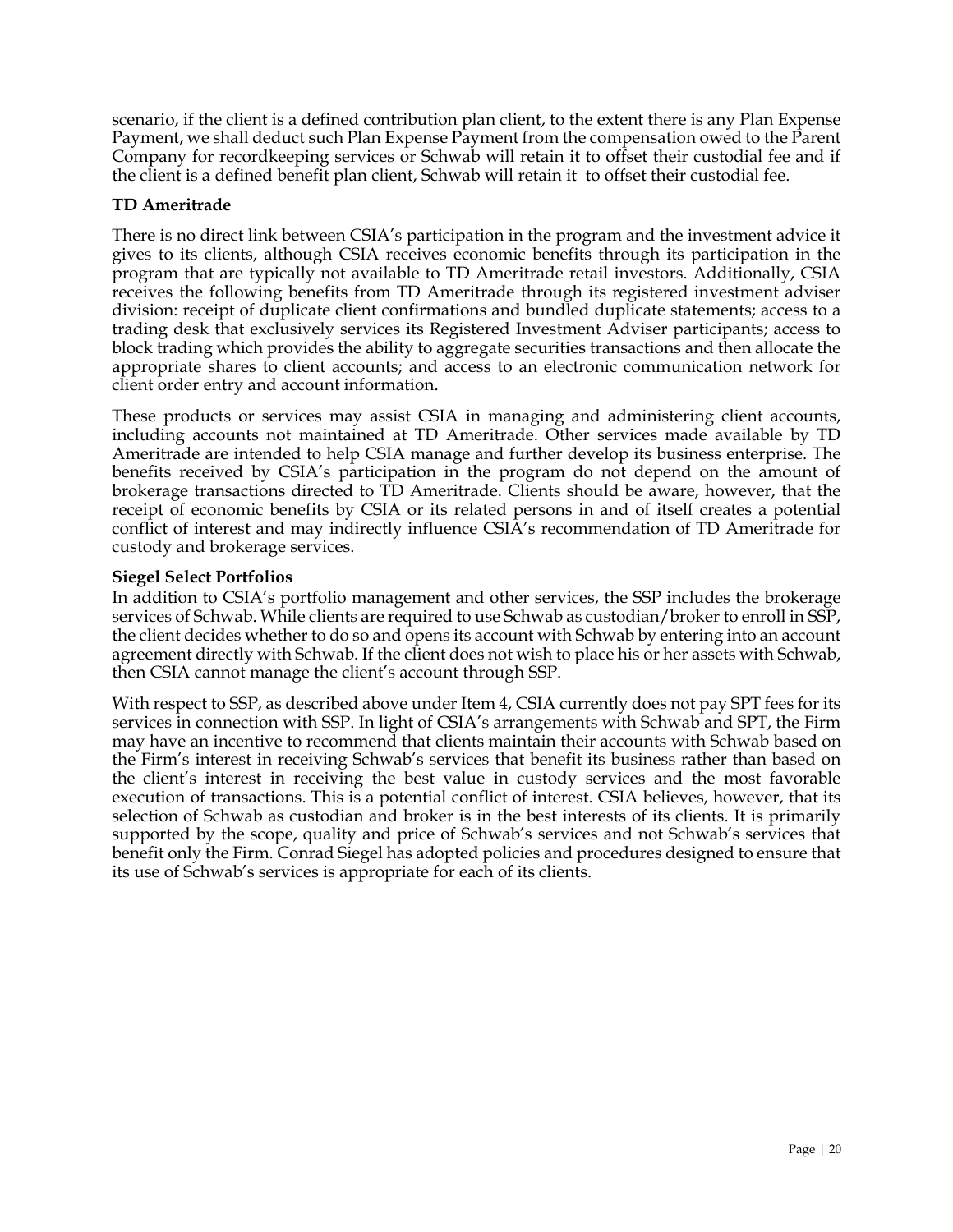### **Item 13. Review of Accounts**

#### **Account Reviews**

For those clients to whom CSIA provides investment management services, CSIA monitors those portfolios as part of an ongoing process while regular account (or investment holding) reviews are typically conducted on at least a quarterly basis. For those clients to whom CSIA provides financial planning and/or consulting services, reviews are conducted on an "as needed" basis. Such reviews are conducted by one of CSIA's investment adviser representatives. All investment advisory clients are encouraged to discuss their needs, goals, and objectives with CSIA and to keep CSIA informed of any changes thereto. CSIA contacts ongoing investment advisory clients at least annually to review its previous services and/or recommendations and to discuss the impact resulting from any changes in the client's financial situation and/or investment objectives.

#### **Account Statements and Reports**

Unless otherwise agreed upon, clients are provided with transaction confirmation notices and regular summary account statements directly from the broker-dealer or custodian for the client accounts. Those clients to whom CSIA provides investment advisory services will also receive a report from CSIA that may include such relevant account and/or market-related information such as an inventory of account holdings and account performance not less than annually. Clients should compare the account statements they receive from their custodian with those they receive from CSIA.

Those clients to whom CSIA provides financial planning and/or consulting services will receive reports from CSIA summarizing its analysis and conclusions as requested by the client or otherwise agreed to in writing by CSIA.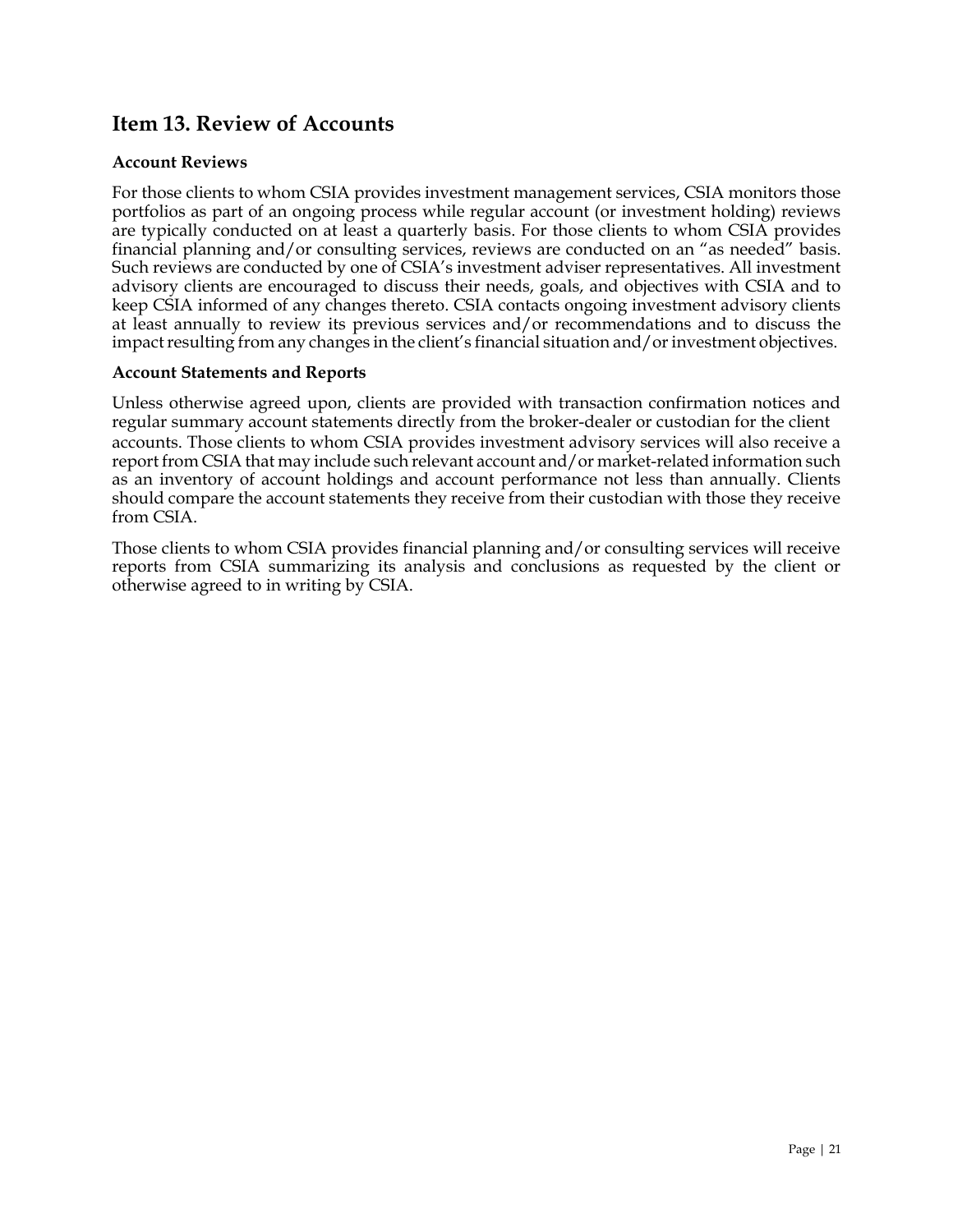### **Item 14. Client Referrals and Other Compensation**

#### **Economic Benefits**

CSIA is required to disclose any relationship or arrangement where it receives an economic benefit from a third party (non-client) for providing advisory services. CSIA does not receive economic benefits from a third party for providing advisory services.

#### **Client Referrals**

CSIA is required to disclose any direct or indirect compensation that it provides for client referrals. The Parent Company has entered into an agreement with Schwab, an independent and unaffiliated broker-dealer, to participate in Schwab Advisor Network<sup>TM</sup> ("SAN"), an advisor referral service designed to help investors find an independent professional investment manager in their area. The Parent Company has agreed to pay Schwab a fee for participating in SAN. This fee covers all client referrals made to CSIA by Schwab and may be increased, decreased or waived by Schwab from time to time. CSIA will not charge clients introduced through SAN fees or costs greater than the fees or costs CSIA charges its advisory clients who were not introduced through SAN and who have similar assets under management with CSIA and receive similar services. Through the Parent Company, CSIA's participation in SAN may raise potential conflicts of interest. The Parent Company's referral fee to Schwab is lower if CSIA accounts thereafter remain in the custody of Schwab rather than another broker-dealer. Any recommendation to use Schwab as the broker-dealer will be consistent with CSIA's duty of best execution as further discussed above. The Firm has also disclosed in Item 12, above, other support products and services that it receives from Schwab and other Financial Institutions.

Additionally, CSIA has entered into solicitation arrangements pursuant to which it compensates a third-party for referrals that result in potential investors becoming clients of the Firm. CSIA will bear the full cost of any fees payable to such placement agents, in accordance with Rule 206(4)-3 of the Advisers Act.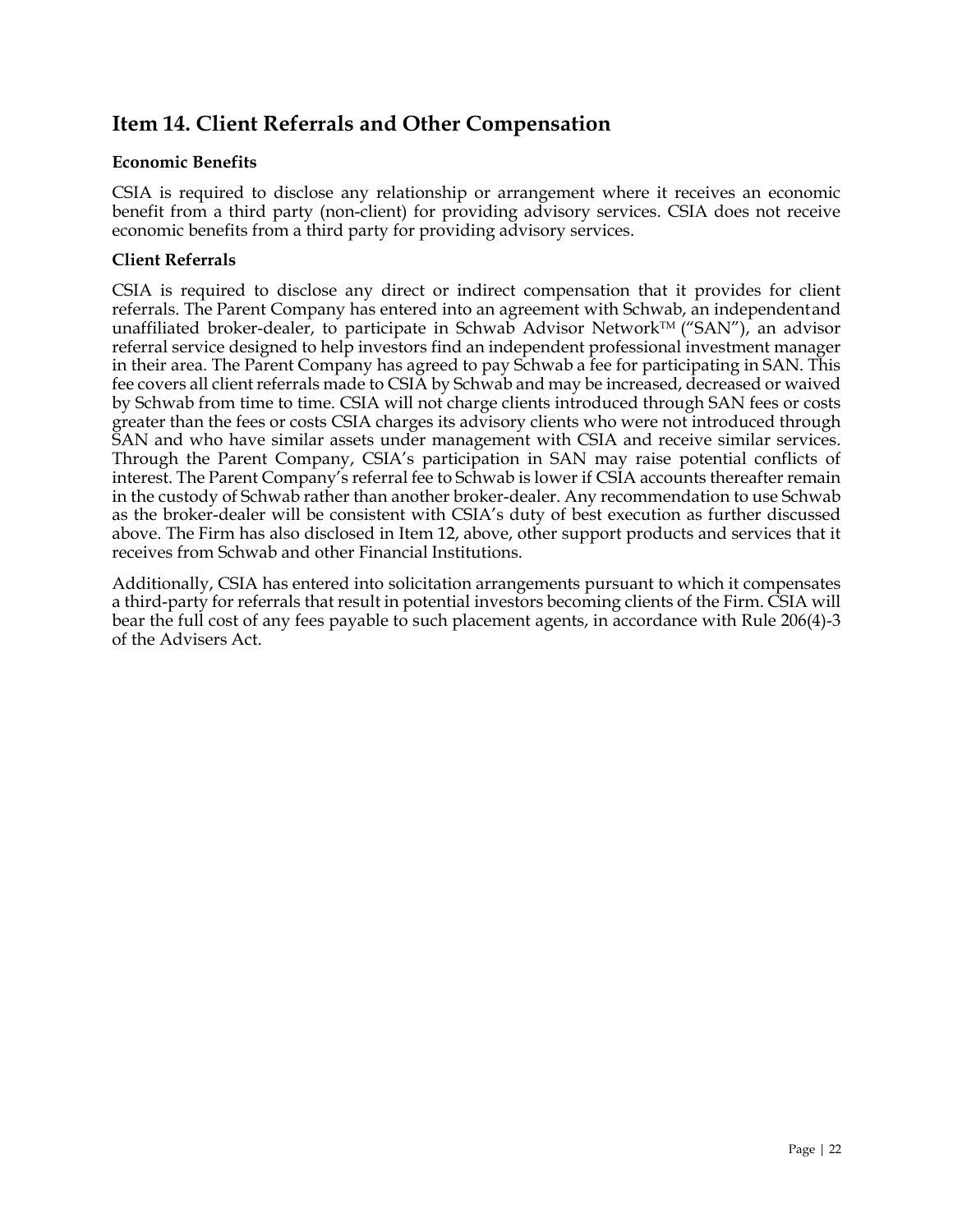### **Item 15. Custody**

CSIA's Agreement and/or the separate agreement with any Financial Institution may authorize CSIA through such Financial Institution to debit a client's account for the amount of CSIA's fee and to directly remit that management fee to CSIA in accordance with applicable custody rules.

The Financial Institutions recommended by CSIA have agreed to send a statement to the client, at least quarterly, indicating all amounts disbursed from the account including the amount of management fees paid directly to CSIA. In addition, as discussed in Item 13, CSIA also sends periodic supplemental reports to clients. Clients should carefully review the statements sent directly by the Financial Institutions and compare them to those received from CSIA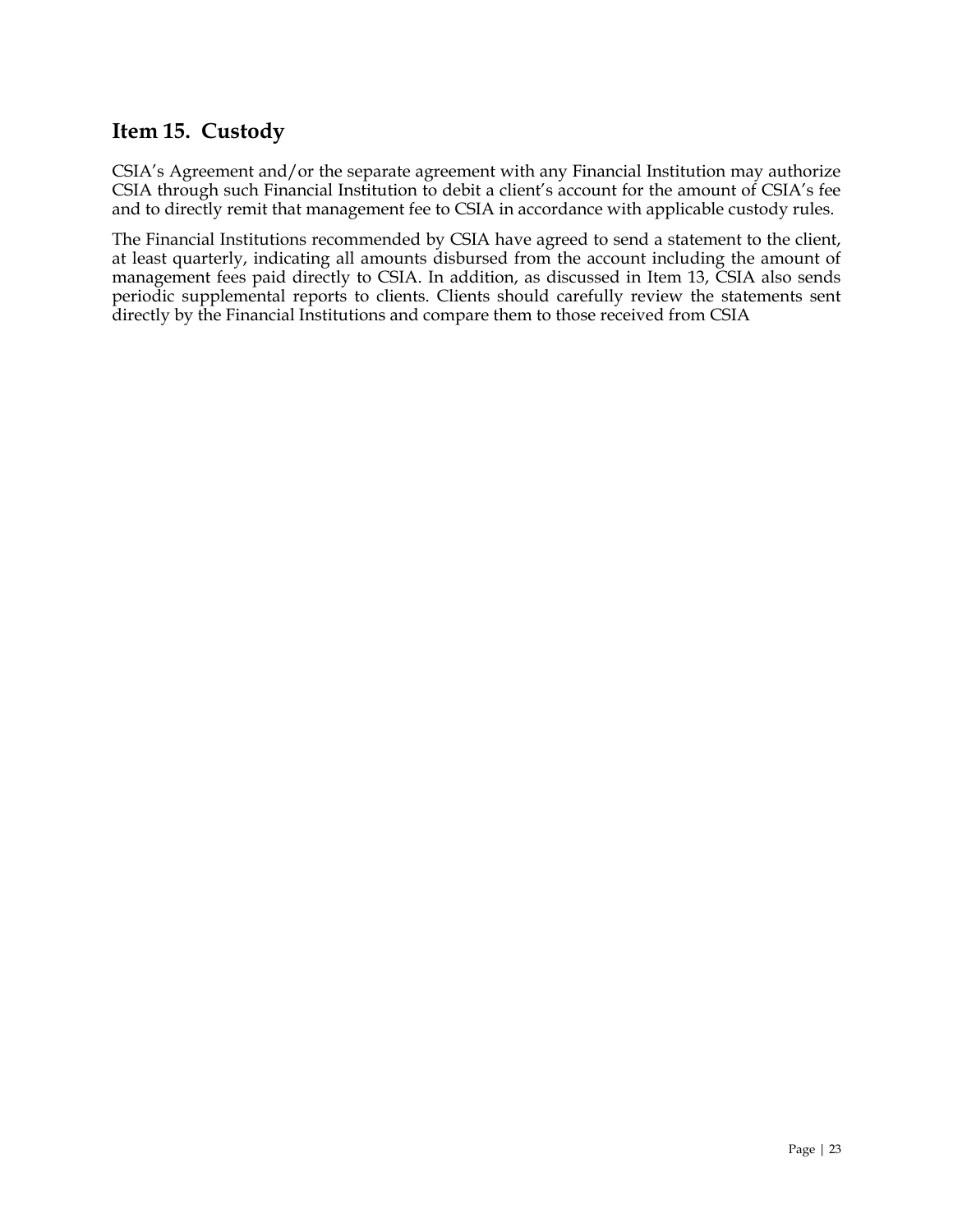### **Item 16. Investment Discretion**

CSIA may be given the authority to exercise discretion on behalf of clients. CSIA is considered to exercise investment discretion over a client's account if it can effect transactions for the client without first having to seek the client's consent. CSIA is given this authority through a power-ofattorney included in the Agreement between CSIA and the client. Clients may request a limitation on this authority (such as certain securities not to be bought or sold). CSIA takes discretion over the securities to be purchased or sold, the amount of securities to be purchased or sold; and when transactions are made.

Additionally, CSIA also provides investment management and advisory services to clients on a non-discretionary basis pursuant to the specific terms of the Agreement. In those situations, CSIA must either seek the client's approval prior to implementing its recommendations or rely on the client to execute transactions for the account on which it is advising.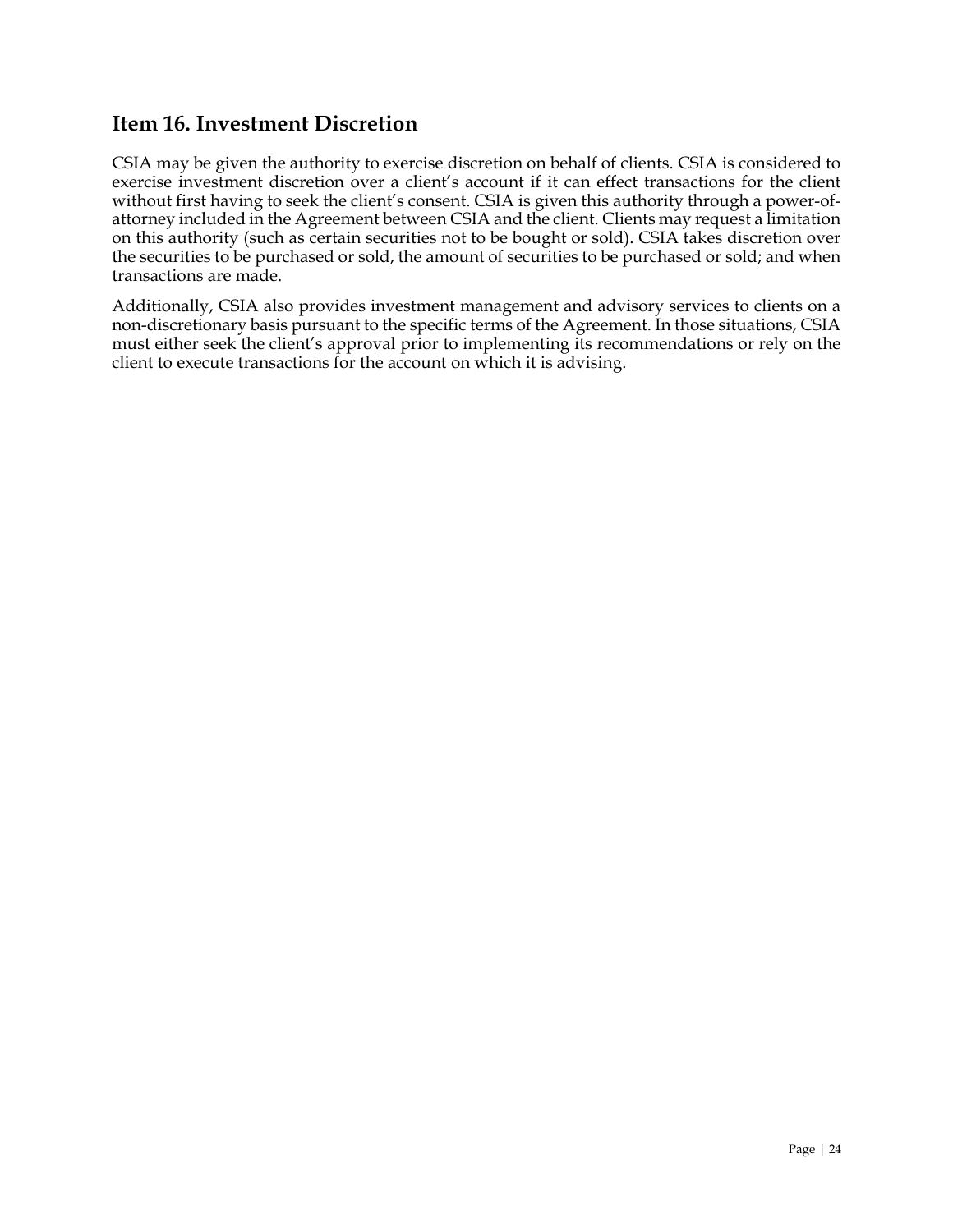# **Item 17. Voting Client Securities**

CSIA is required to disclose if it accepts authority to vote client securities. CSIA does not vote client securities on behalf of its clients. Clients receive proxies directly from the Financial Institutions where their assets are custodied and may contact the Firm at the telephone number on the cover of this brochure with questions about such solicitations.